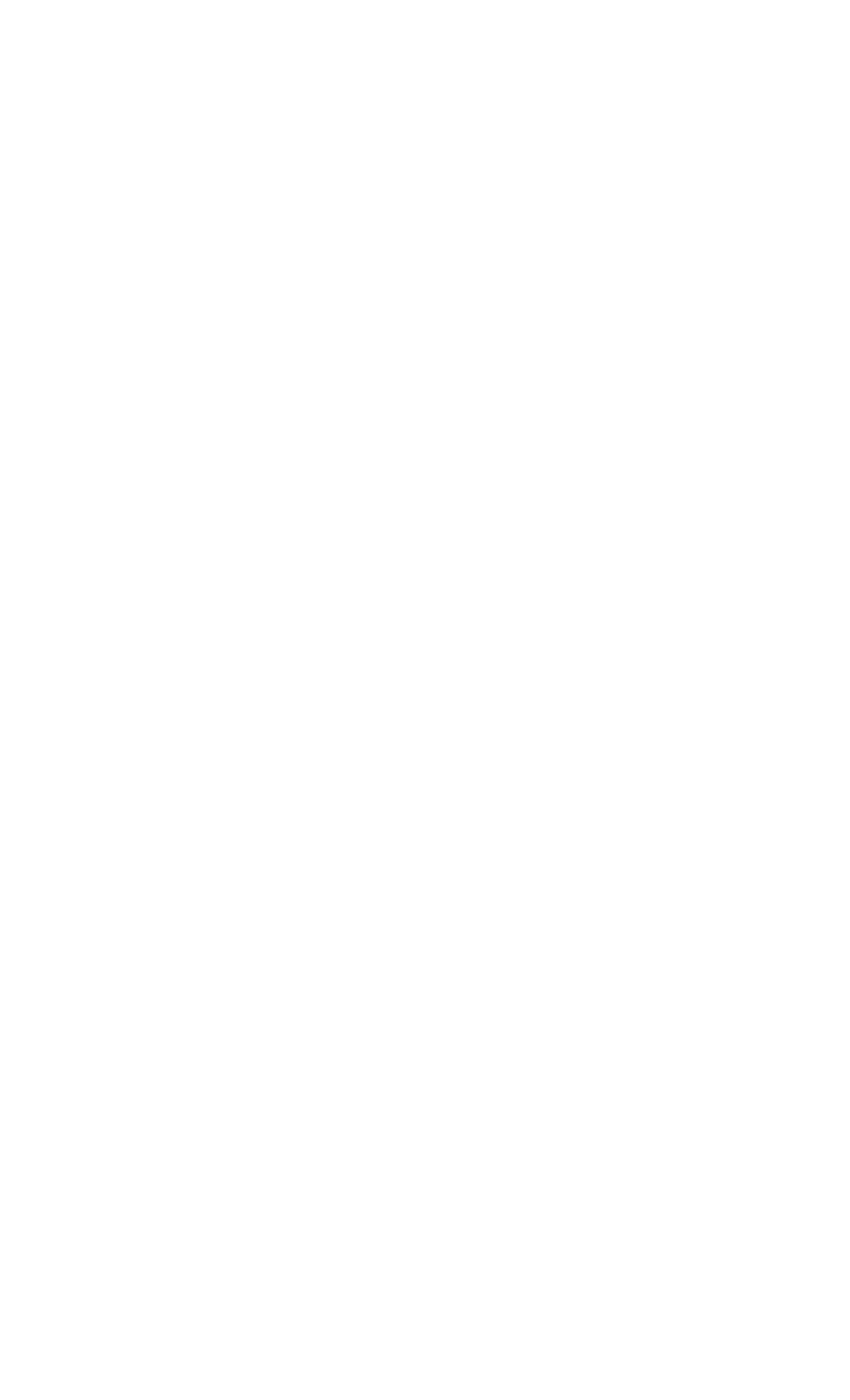## (1)(a) Statement showing ShareHolding Pattern

Name of the Company : Ganga Papers India Ltd.

# Scrip Code : 531813<br>M

Quarter Ended : 30-Sep-2010

|              | : Cat of Shareholder: Num-of :              | :-Holders :               |            | Total-no: No-of Share: Tot-Shareholding: Shares Pledged or<br>-Shares : in-Dmt-form : as a $(%)$ of tot : otherwise encumbered ! |                   |                      | : number of share :Num of Share: As a(%) ! |       |
|--------------|---------------------------------------------|---------------------------|------------|----------------------------------------------------------------------------------------------------------------------------------|-------------------|----------------------|--------------------------------------------|-------|
|              |                                             |                           |            |                                                                                                                                  | : as-a % : as-a % | : of A+B : of A+B+C: |                                            |       |
|              | Promoter & its Grp:<br>Indian               |                           |            |                                                                                                                                  |                   |                      |                                            |       |
| a:           | Individual Huf                              | 7:                        | 1032766 :  | 0:                                                                                                                               | 9.572 :           | 9.572:               | 0:                                         | .000: |
|              | ! b: Central/State Gov :                    | 0:                        | ∩ :        |                                                                                                                                  |                   |                      | n :                                        | .000: |
|              | c: Bodies Corporates :                      | 4:<br>$\cdot$ :           | 9177500 :  |                                                                                                                                  |                   | 0:85.064:85.064:     | 0:                                         | .000: |
|              | ! d: Fins / Banks                           | 0:                        | 0:         |                                                                                                                                  |                   |                      | 0:                                         | .000: |
|              | e: Any Other specify :                      | 0:                        | ი :        | 0 :                                                                                                                              |                   |                      | 0:                                         | .000: |
|              | : $Sub-Total-A(1)$                          | 11:                       | 10210266 : |                                                                                                                                  |                   | 0: 94.637: 94.637:   | 0:                                         | .000: |
| $a$ :        | Foreign<br>Indv NRI/For Ind                 | $\cdot$ :<br>0:           | 0:         | 0:                                                                                                                               |                   |                      | 0:                                         | .000: |
|              | ! b: Bodies Corporate                       | 0:                        | 0:         | ∩ :                                                                                                                              |                   |                      | 0:                                         | .000: |
|              | c: Institutions                             | n :                       |            |                                                                                                                                  |                   |                      | $\cap$                                     | .000: |
|              | d: Any Other Specify :                      | 0:                        | ი :        |                                                                                                                                  |                   |                      | 0:                                         | .000: |
|              | : $Sub-Total-A(2)$                          | 0:                        | ი :        | ი :                                                                                                                              |                   |                      | 0:                                         | .000: |
|              | : Total Shareholding:<br>: Promoter & Group |                           |            |                                                                                                                                  |                   |                      |                                            |       |
|              | $Total(A) = A(1) + A(2)$ :                  | 11:                       | 10210266 : |                                                                                                                                  |                   | 0:94.637:94.637:     | 0:                                         | .000  |
| !B.:<br>! 1: | Public Sh-Holding:<br>Institutions          | $\cdot$<br>$\ddot{\cdot}$ | $\cdot$    |                                                                                                                                  | $\cdot$           | $\cdot$              |                                            |       |
|              | a: Mutual Funds                             | 2:                        | 26650:     | 0:                                                                                                                               | .247:             | .247                 |                                            |       |
|              | b: Fins / Banks                             | 0:                        | 0:         | n :                                                                                                                              |                   |                      |                                            |       |
|              | c: Central/State Govt:                      | 1:                        | 500000 :   | n :                                                                                                                              | 4.634:            | 4.634                |                                            |       |
|              | ! d: Venture Cap Fund                       | $\cdot$<br>0:             | 0:         | ი :                                                                                                                              |                   |                      |                                            |       |
|              | e: Insurance Comp(s) :                      | 0:                        | ი :        | $^{\circ}$                                                                                                                       |                   |                      |                                            |       |
|              | ! f: Foreign Ins Invest:                    | n :                       |            |                                                                                                                                  |                   |                      |                                            |       |
|              | ! g: Foreign Ven Cap In:                    | 0:                        | n :        | <sup>n</sup>                                                                                                                     |                   |                      |                                            |       |
|              | h: Any Other -Specify:                      | 0:                        | ი :        | $($ ) :                                                                                                                          |                   |                      |                                            |       |
|              |                                             |                           |            |                                                                                                                                  |                   |                      |                                            |       |
|              | : : Sub-Total-B(1)                          | 3:                        | 526650:    | 0:                                                                                                                               |                   | 4.881 : 4.881 :      |                                            |       |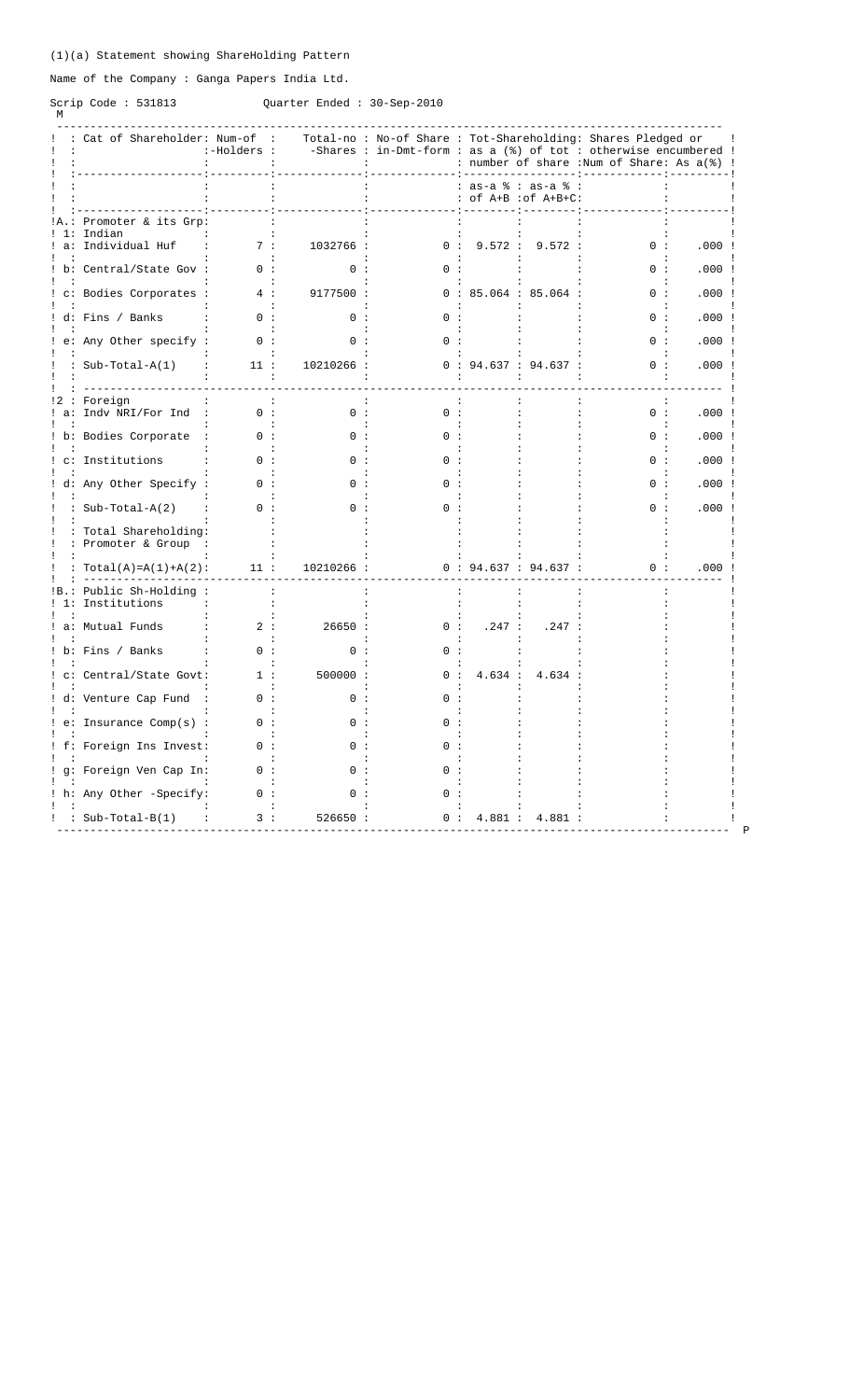## (1)(a) Statement showing ShareHolding Pattern -(Cont..2)

Name of the Company : Ganga Papers India Ltd.

Scrip Code : 531813<br>M

## Quarter Ended : 30-Sep-2010

|                           |                                                      | :-Holders : |            |     |        |                                                        | Cat of Shareholder: Num-of : Total-no : No-of Share : Tot-Shareholding: Shares Pledged or<br>-Shares : in-Dmt-form : as a (%) of tot : otherwise encumbered !<br>: number of share : Num of Share: As a (%)! |  |
|---------------------------|------------------------------------------------------|-------------|------------|-----|--------|--------------------------------------------------------|--------------------------------------------------------------------------------------------------------------------------------------------------------------------------------------------------------------|--|
|                           |                                                      |             |            |     |        | $: as-a$ $: as-a$ $:$<br>$:$ of $A+B$ $:$ of $A+B+C$ : |                                                                                                                                                                                                              |  |
|                           | 2: Non-Institutions                                  |             |            |     |        |                                                        |                                                                                                                                                                                                              |  |
|                           | : a: Bodies Corporates :                             | 5:          | 18450 :    | 0:  |        | .171: .171:                                            |                                                                                                                                                                                                              |  |
|                           | : b: Individual Holding:<br>i) upto Rs 1-Lac:        | 184:        | 22250:     | 0:  | .206:  | $.206$ :                                               |                                                                                                                                                                                                              |  |
|                           |                                                      |             |            |     |        |                                                        |                                                                                                                                                                                                              |  |
|                           | ii) above Rs1-Lac:                                   | 1:          | 11250:     | 0:  | .104 : | .104:                                                  |                                                                                                                                                                                                              |  |
| $!$ c:                    | Any Other -Clr-Mem:                                  | 0:          | 0:         | 0:  |        |                                                        |                                                                                                                                                                                                              |  |
|                           | $-OCB$                                               | 0:          | $\Omega$ : | 0:  |        |                                                        |                                                                                                                                                                                                              |  |
|                           | $-NRT$                                               | 1:          | 20:        | 0:  | .000:  | .000:                                                  |                                                                                                                                                                                                              |  |
|                           | $Sub-Total-B(2)$                                     | 191:        | 51970:     | 0:  |        | .482: .482:                                            |                                                                                                                                                                                                              |  |
|                           | : $Total(B)=B(1)+B(2)$ :                             | 194:        | 578620 :   |     |        | 0: 5.363: 5.363:                                       |                                                                                                                                                                                                              |  |
|                           | $: Total (A+B)$<br><b>Contract Contract Contract</b> | 205:        | 10788886 : | 0:  |        | :100.000:                                              |                                                                                                                                                                                                              |  |
| $\mathop{!c}\mathop{.}$ : | Held by Custodian:                                   |             |            |     |        |                                                        |                                                                                                                                                                                                              |  |
|                           | against Dep-Receip:                                  | 0:          | 0:         | 0:  |        |                                                        |                                                                                                                                                                                                              |  |
|                           | : Grand Total(A+B+C):                                | 205:        | 10788886 : | ი : |        | :100.000                                               |                                                                                                                                                                                                              |  |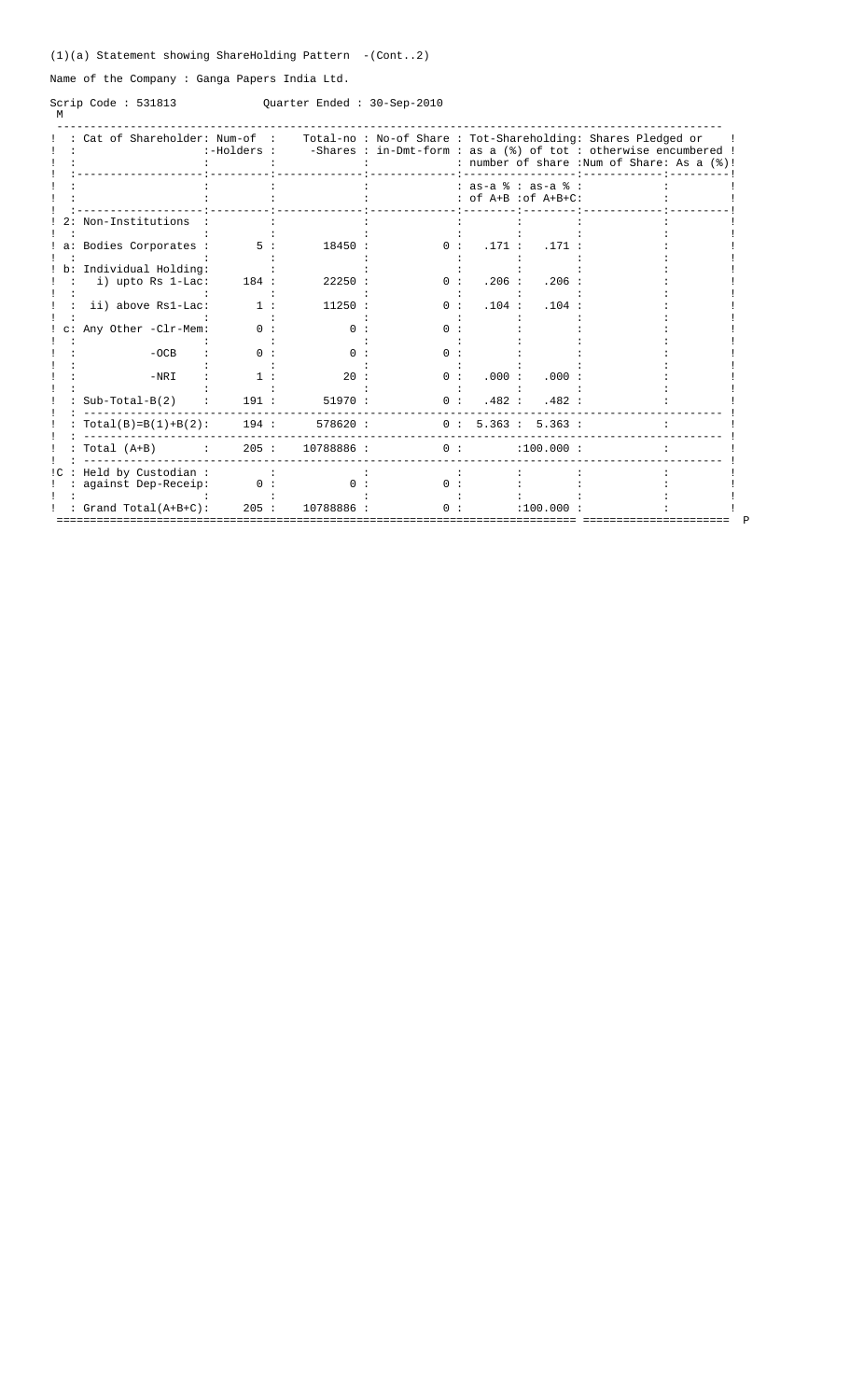## (I)(c) Share Holding Pattern - Category -Public [ 1% & above ]

Name of the Company : Ganga Papers India Ltd.

Scrip Code : 531813 Quarter Ended : 30-Sep-2010

| Srl-# Ref-Num<br>1 S00003 | Name of the Holder<br>STRESSED ASSETS STABILISATION FUND | 500000 | Scp-Held %-to-Total<br>4.634 |
|---------------------------|----------------------------------------------------------|--------|------------------------------|
| 1 <totals></totals>       | -Public $\lceil 1 \rceil$ & above $\lceil$               | 500000 | 4.634                        |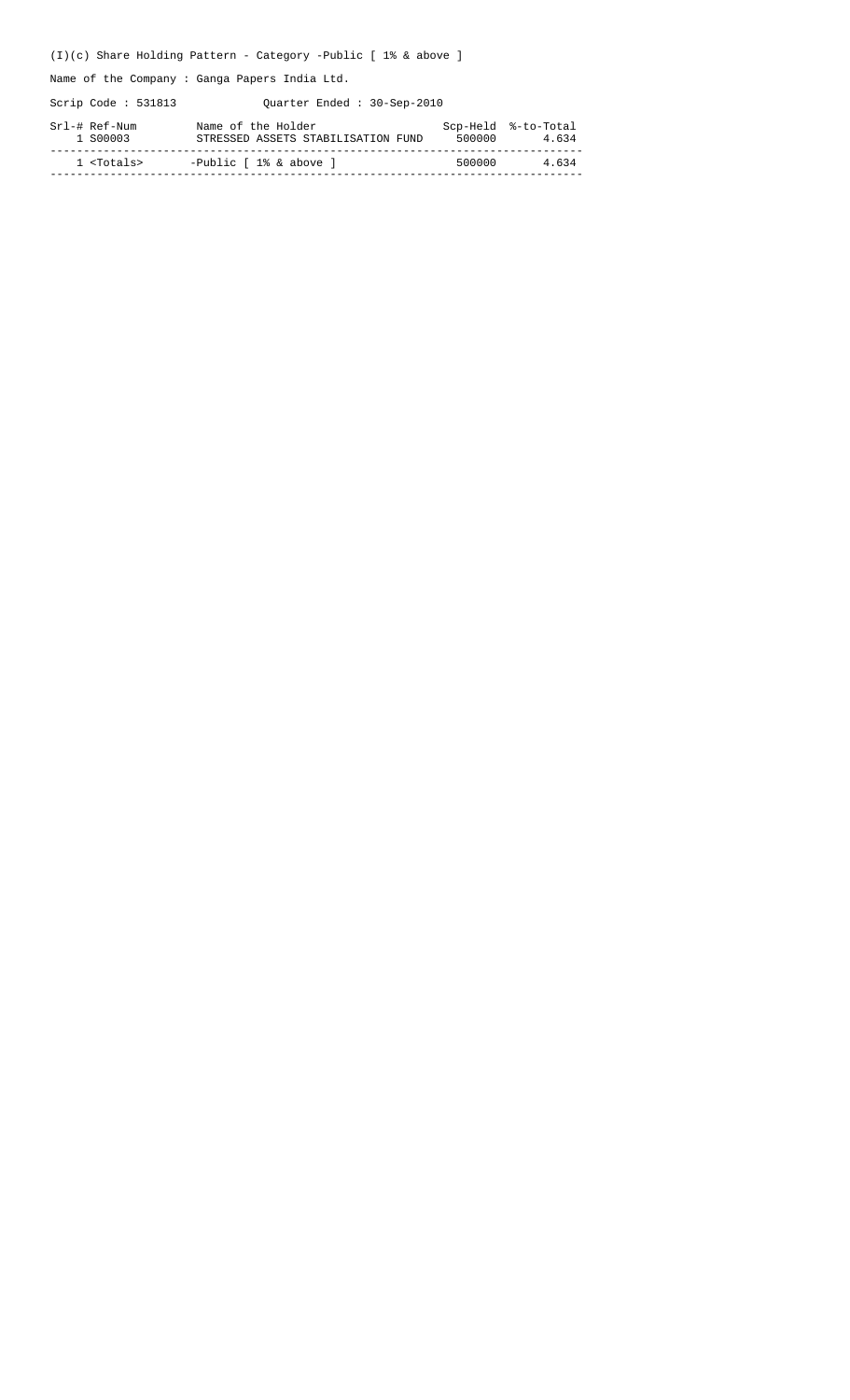| (I)(d) Details of Locked in Shares                  |          |                     |  |  |  |  |  |  |  |  |  |  |  |
|-----------------------------------------------------|----------|---------------------|--|--|--|--|--|--|--|--|--|--|--|
| Name of the Company: Ganga Papers India Ltd.        |          |                     |  |  |  |  |  |  |  |  |  |  |  |
| Scrip Code : $531813$<br>Ouarter Ended: 30-Sep-2010 |          |                     |  |  |  |  |  |  |  |  |  |  |  |
| Srl-# Ref-Num -Cat<br>Name of the Holder            |          | Lock-Scp %-to-Total |  |  |  |  |  |  |  |  |  |  |  |
| $-$ NIL $-$<br>$-$ NIL $-$                          |          |                     |  |  |  |  |  |  |  |  |  |  |  |
| 0 <totals><br/>Locked in Shares</totals>            | $\Omega$ | .000                |  |  |  |  |  |  |  |  |  |  |  |
|                                                     |          |                     |  |  |  |  |  |  |  |  |  |  |  |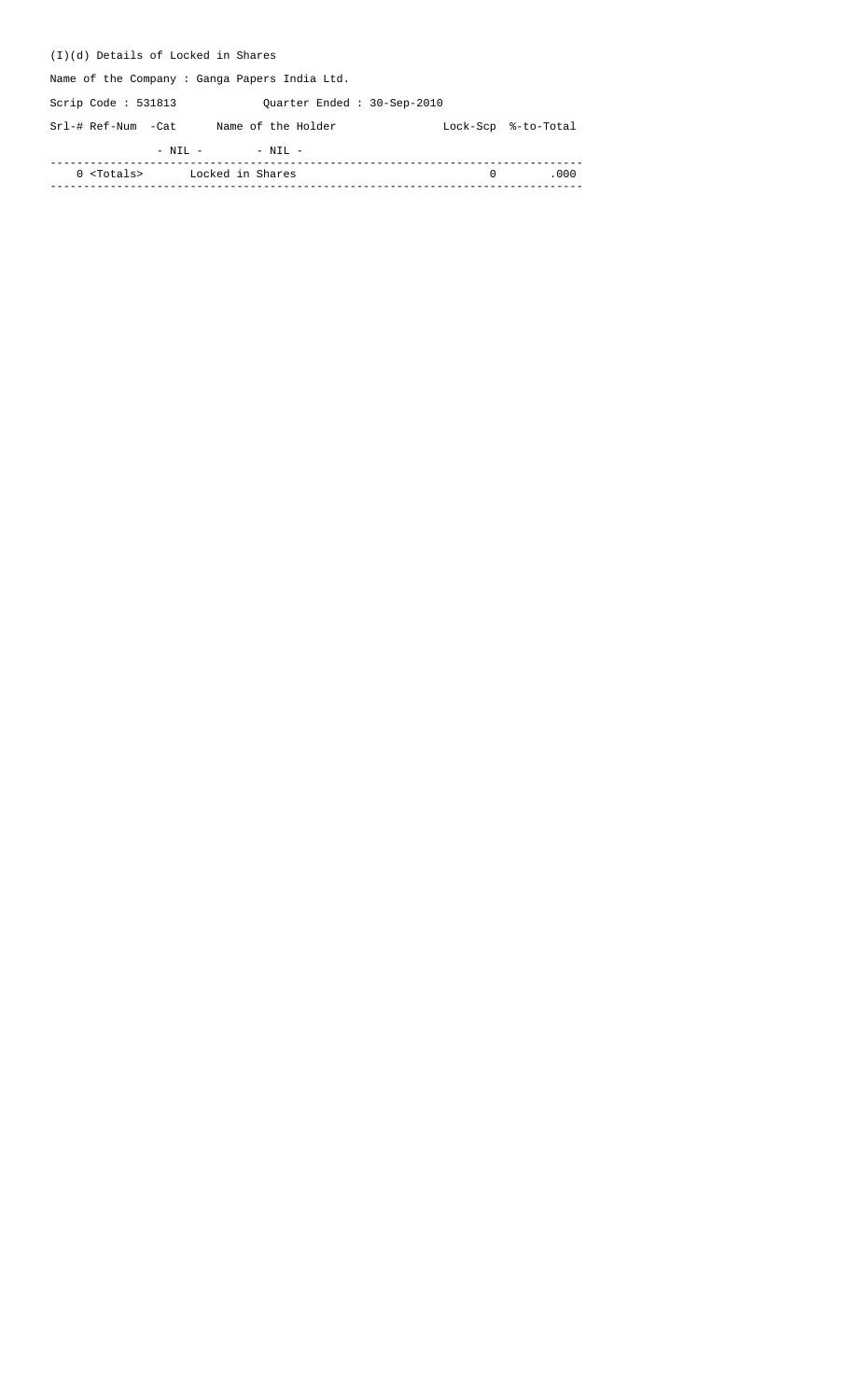| (II)(a) Details of Depository Receipts (DRs) |                            |                                 |                    |
|----------------------------------------------|----------------------------|---------------------------------|--------------------|
| Name of the Company: Ganga Papers India Ltd. |                            |                                 |                    |
| Scrip Code : $531813$                        | Quarter Ended: 30-Sep-2010 |                                 |                    |
| Srl-# Ref-Num Name of the Holder             | Typ                        | no-of sh-under<br>DRs<br>os-Drs | $(8)-$ to<br>Total |
| $-$ NIL $-$<br>$-$ NIL $-$                   |                            |                                 |                    |
|                                              |                            |                                 |                    |

 0 <Totals> Details of Depository Receipts (DRs) 0 .000 --------------------------------------------------------------------------------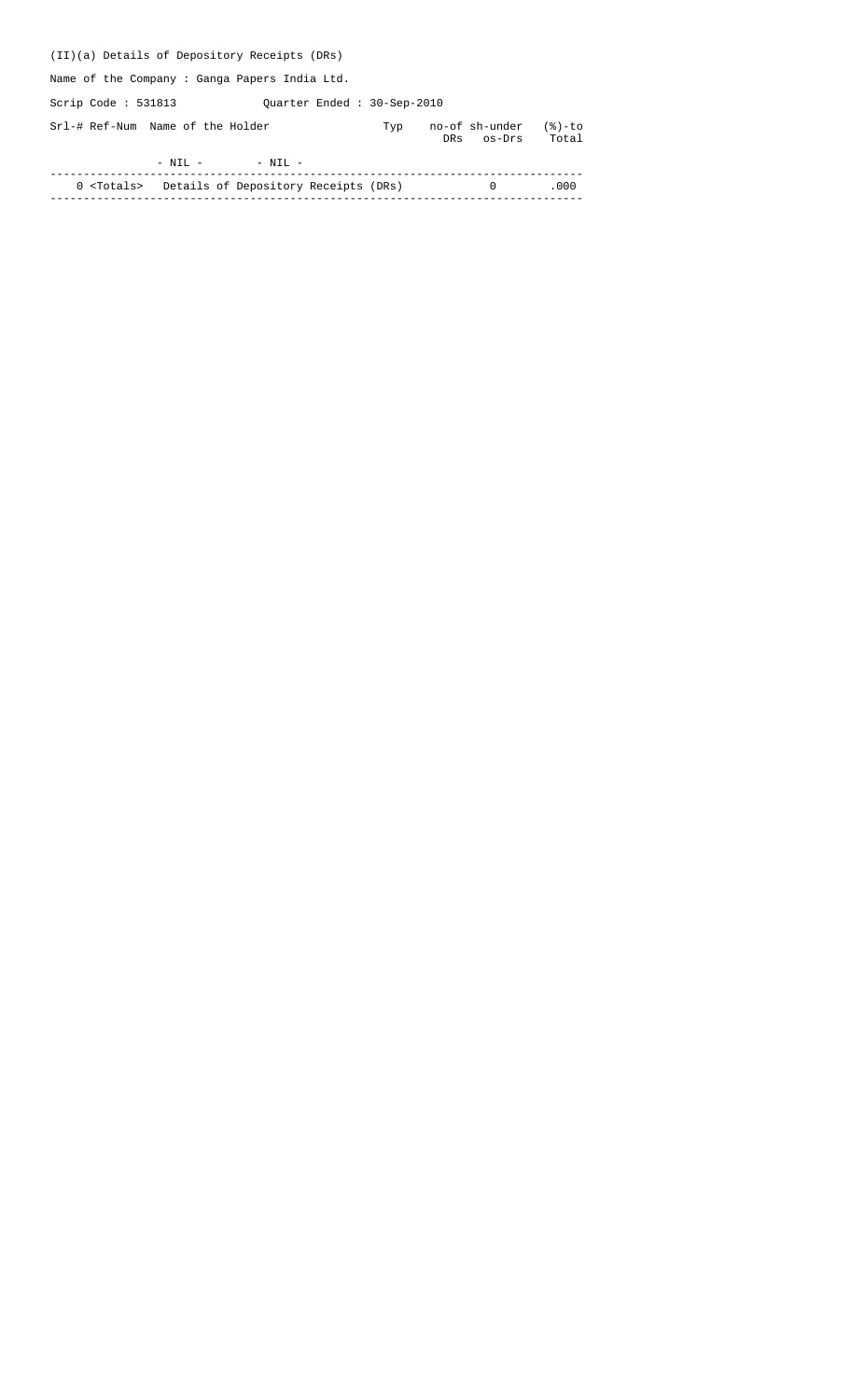| $(II)(b)$ Depository Receipts - where underlying shares in excess of $[18]$ |                            |                              |                 |
|-----------------------------------------------------------------------------|----------------------------|------------------------------|-----------------|
| Name of the Company: Ganga Papers India Ltd.                                |                            |                              |                 |
| Scrip Code : $531813$                                                       | Quarter Ended: 30-Sep-2010 |                              |                 |
| Srl-# Ref-Num Name of the Holder                                            | Typ                        | no-of sh-under<br>DRs os-Drs | (%)-to<br>Total |
| $-$ NIL $-$<br>$-$ NIL $-$                                                  |                            |                              |                 |
|                                                                             |                            |                              |                 |

 0 <Totals> Depository Receipts in excess of [ 1% ] 0 .000 --------------------------------------------------------------------------------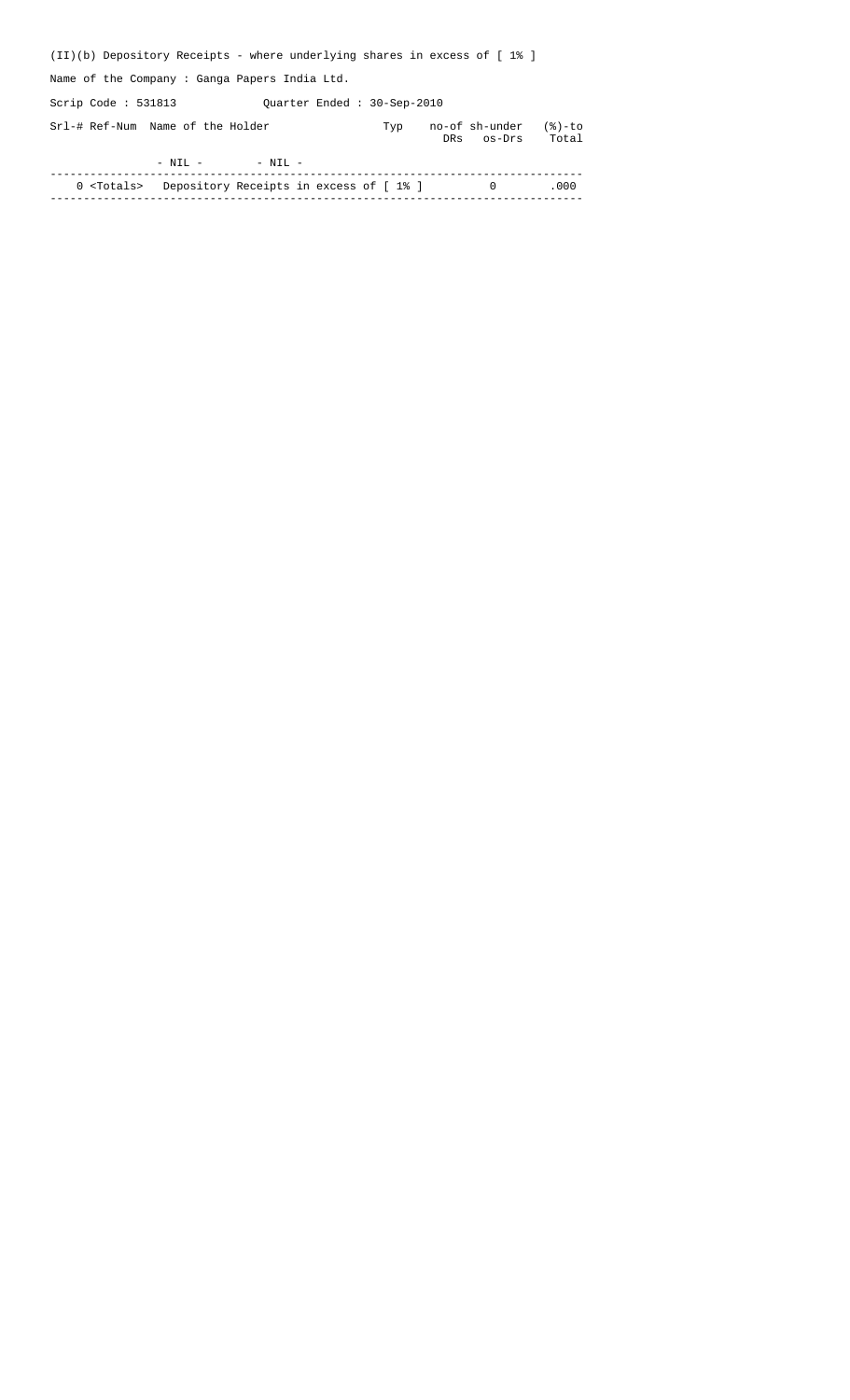## P(I)(b) Share Holding Pattern - Category -Promoter & Promoter Group

Name of the Company : Ganga Papers India Ltd.

Quarter Ended : 30-Sep-2010 Scrip Code : 531813<br>M

| Sr1: |           | Ref-Num : Name of the Share Holder                      | :Total Shares Held : Pledged or otherwise Encumb |                   |  |              |                  |                    |            |  |  |
|------|-----------|---------------------------------------------------------|--------------------------------------------------|-------------------|--|--------------|------------------|--------------------|------------|--|--|
|      |           |                                                         |                                                  | :-Number          |  |              | :As a % :-Number | $: As a 8: As a 8$ |            |  |  |
|      |           |                                                         |                                                  |                   |  | $: Grand-$ : |                  |                    | : of Grand |  |  |
|      |           |                                                         |                                                  |                   |  | $:-Total:$   |                  |                    | : Total    |  |  |
|      |           |                                                         |                                                  |                   |  | $:(A+B+C):$  |                  | <b>Barbara</b>     | $:(A+B+C)$ |  |  |
|      |           |                                                         |                                                  |                   |  |              |                  |                    | :sub-cl-Ia |  |  |
|      |           |                                                         |                                                  |                   |  |              |                  |                    |            |  |  |
|      | 1 000003  | RAS POLYTEX PVT LTD                                     | $\ddot{\phantom{a}}$                             | 4065000 : 37.678: |  |              | 0:               | .000:              | .000       |  |  |
|      | 2 000004  | SAB COMPUTING PVT LTD                                   |                                                  | 300000:           |  | 2.781:       | 0:               | .000:              | .000       |  |  |
|      | 3 000005  | ANJU KANORIA                                            |                                                  | 340000:           |  | 3.151:       | 0:               | .000:              | .000       |  |  |
|      | 4 000006  | SADHNA KANORIA                                          |                                                  | 150000:           |  | 1.390:       | 0:               | .000:              | .000       |  |  |
|      | 5 000007  | SANDEEP KANORIA                                         |                                                  | 90000:            |  | .834:        | 0:               | .000:              | .000       |  |  |
|      | 6 000008  | SANJAY KANORIA                                          |                                                  | 242500:           |  | 2.248:       | 0:               | .000:              | .000       |  |  |
|      | 7 000009  | VARANASI JUTE BAG IND. PVT LTD                          |                                                  | 140000:           |  | 1.298:       | 0:               | .000:              | .000       |  |  |
|      | 8 000010  | GANGA PULP & PAPERS PVT LTD                             |                                                  | 4672500 : 43.308: |  |              | 0:               | .000:              | .000       |  |  |
|      | 9 000011  | SAKET KANORIA                                           |                                                  | 110683:           |  | 1.026:       | 0:               | .000:              | .000       |  |  |
|      | 10 000012 | PRITU CHAUDHARY                                         |                                                  | 99582:            |  | .923:        | 0:               | .000:              | .000       |  |  |
|      | 11 000013 | SANDEEP KANORIA                                         |                                                  | 1:                |  | .000:        | 0:               | .000:              | .000       |  |  |
|      |           | $-Total Promoter & Promoter Group : 10210266 : 94.637:$ |                                                  |                   |  |              | 0:               | .000:              | .000       |  |  |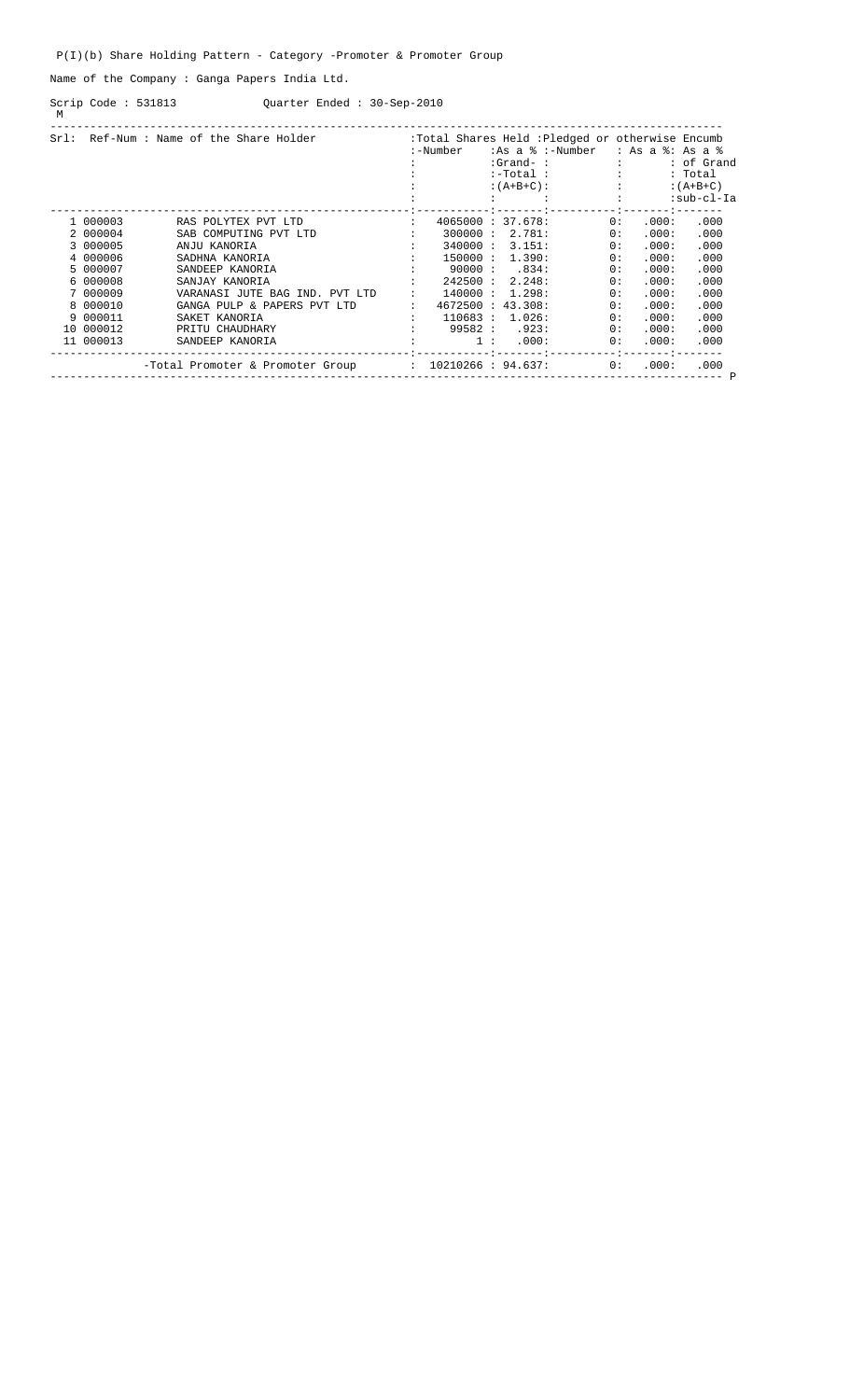|                | Ganga Papers India Ltd.<br>$(KPEO S-)$ PAGE : 1                                         |                |                 |                       |              |  |  |  |  |  |  |  |  |  |
|----------------|-----------------------------------------------------------------------------------------|----------------|-----------------|-----------------------|--------------|--|--|--|--|--|--|--|--|--|
|                | Status & Sub-Status Wise Report: As on 30-Sep-2010                                      |                |                 |                       |              |  |  |  |  |  |  |  |  |  |
|                | Codes Status & Sub-Status Heads Fol-Cnt ( $\frac{1}{6}$ ) Holding-Cnt ( $\frac{2}{3}$ ) |                |                 |                       |              |  |  |  |  |  |  |  |  |  |
| 1 00<br>1 0 4  | General Public<br>Promoters-Ind                                                         | 185<br>7       | 90.244<br>3.415 | 33500 .311<br>1032766 | 9.572        |  |  |  |  |  |  |  |  |  |
| $\mathbf{1}$   | $*$ STATUS - TOTAL $*$                                                                  |                | 192 93.659      | 1066266               | 9.883        |  |  |  |  |  |  |  |  |  |
| 2 0 1          | NRI-Rep                                                                                 | 1              | .488            | 20                    | .000         |  |  |  |  |  |  |  |  |  |
| $\overline{2}$ | $*$ STATUS - TOTAL $*$                                                                  | <sup>1</sup>   | .488            | 20                    | .000         |  |  |  |  |  |  |  |  |  |
| 4 0 5          | Gr.Comp.& Assoc                                                                         | 4              | 1.951           | 9177500               | 85.064       |  |  |  |  |  |  |  |  |  |
| 4 0 6          | Mutual Funds                                                                            | $\overline{2}$ | .976            | 26650.247             |              |  |  |  |  |  |  |  |  |  |
| 4 0 9          | Pvt Corp Bodies                                                                         |                | 5 2.439         | 18450                 | .171         |  |  |  |  |  |  |  |  |  |
| 4 1 2          | State-Govt FI/Corp                                                                      | 1              | .488            |                       | 500000 4.634 |  |  |  |  |  |  |  |  |  |
| 4              | * S T A T U S - T O T A L *                                                             | 12             | 5.854           | 9722600               | 90.116       |  |  |  |  |  |  |  |  |  |
|                | * * G R A N D - T O T A L * * 205                                                       |                | 100.000         | 10788886              | 100.000      |  |  |  |  |  |  |  |  |  |
|                |                                                                                         | ========       | --------        | ===========           | =======      |  |  |  |  |  |  |  |  |  |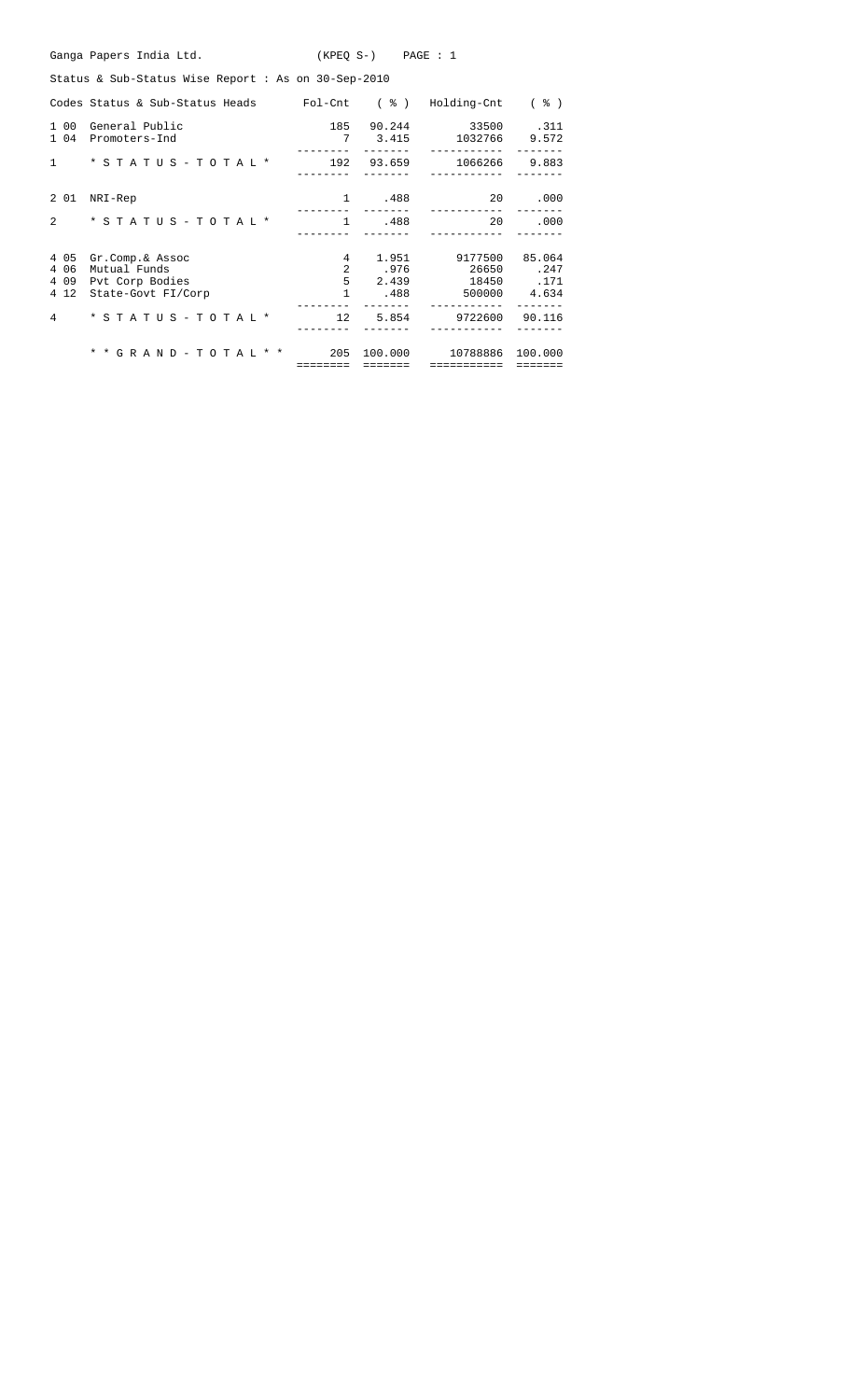|                  | Ganga Papers India Ltd.                             |                                             | $(KPEO S-)$ PAGE : 1       |                                                  |                |  |  |  |  |  |  |  |  |  |  |
|------------------|-----------------------------------------------------|---------------------------------------------|----------------------------|--------------------------------------------------|----------------|--|--|--|--|--|--|--|--|--|--|
|                  | Status & Sub-Status Wise Report : As on 30-Sep-2010 |                                             |                            |                                                  |                |  |  |  |  |  |  |  |  |  |  |
| Indian Promoters |                                                     |                                             |                            |                                                  |                |  |  |  |  |  |  |  |  |  |  |
|                  |                                                     | FOL/CLI# SIGL NAME OF THE SHARE HOLDERS     |                            |                                                  | HOLDG % TO Cap |  |  |  |  |  |  |  |  |  |  |
|                  |                                                     | 000010 4 05 GANGA PULP & PAPERS PVT LTD     |                            | 4672500 43.308                                   |                |  |  |  |  |  |  |  |  |  |  |
|                  |                                                     | 000003 4 05 RAS POLYTEX PVT LTD             |                            | 4065000 37.678                                   |                |  |  |  |  |  |  |  |  |  |  |
|                  | 000005 1 04                                         | ANJU KANORIA                                |                            |                                                  | 340000 3.151   |  |  |  |  |  |  |  |  |  |  |
|                  | 000004 4 05                                         | SAB COMPUTING PVT LTD 300000 2.781          |                            |                                                  |                |  |  |  |  |  |  |  |  |  |  |
|                  | 000008 1 04                                         | SANJAY KANORIA                              | 242500 2.248               |                                                  |                |  |  |  |  |  |  |  |  |  |  |
|                  | 000006 1 04                                         | SADHNA KANORIA                              | 150000 1.390               |                                                  |                |  |  |  |  |  |  |  |  |  |  |
|                  | 000009 4 05                                         | VARANASI JUTE BAG IND. PVT LTD 140000 1.298 |                            |                                                  |                |  |  |  |  |  |  |  |  |  |  |
|                  | 000011 1 04                                         | SAKET KANORIA                               |                            |                                                  | 110683 1.026   |  |  |  |  |  |  |  |  |  |  |
|                  | 000012 1 04                                         | PRITU CHAUDHARY                             |                            | 99582 .923                                       |                |  |  |  |  |  |  |  |  |  |  |
|                  | 000007 1 04                                         | SANDEEP KANORIA                             |                            |                                                  | 90000.834      |  |  |  |  |  |  |  |  |  |  |
|                  | ---------------                                     | 000013 1 04 SANDEEP KANORIA                 | __________________________ | $\sim$ $\sim$ $\sim$ $\sim$ $\sim$ $\sim$ $\sim$ | .000           |  |  |  |  |  |  |  |  |  |  |
|                  |                                                     | 000011 A1A Indian Promoters 10210266 94.637 | -----------------------    |                                                  |                |  |  |  |  |  |  |  |  |  |  |
|                  |                                                     |                                             |                            |                                                  |                |  |  |  |  |  |  |  |  |  |  |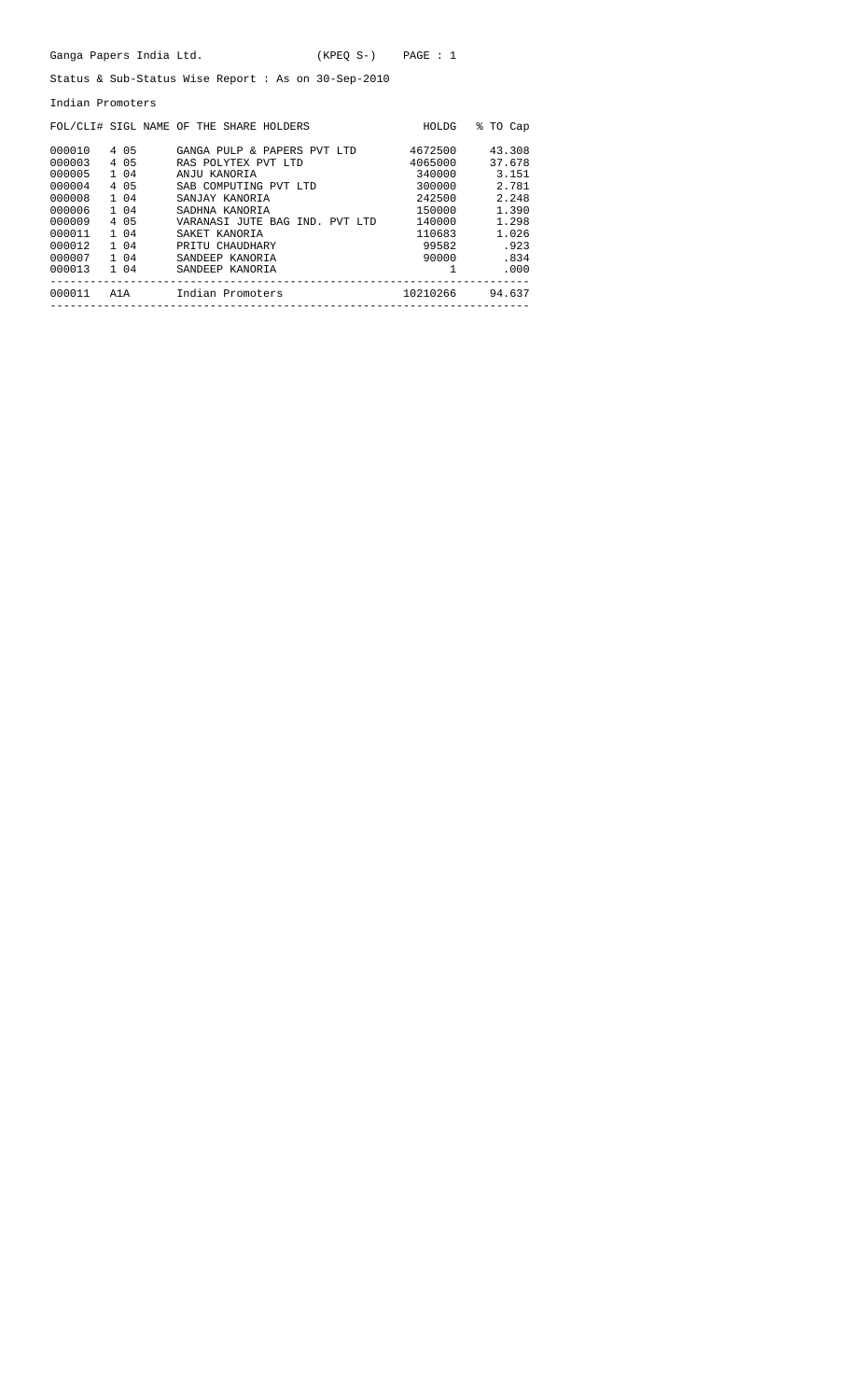| Ganga Papers India Ltd.    |                                                                      | $(KPEO S-)$ $PAGE: 2$ |                |              |  |  |  |  |  |  |  |  |
|----------------------------|----------------------------------------------------------------------|-----------------------|----------------|--------------|--|--|--|--|--|--|--|--|
|                            | Status & Sub-Status Wise Report : As on $30$ -Sep-2010               |                       |                |              |  |  |  |  |  |  |  |  |
| Mutual Funds and UTI       |                                                                      |                       |                |              |  |  |  |  |  |  |  |  |
|                            | FOL/CLI# SIGL NAME OF THE SHARE HOLDERS                              |                       | HOLDG          | % TO Cap     |  |  |  |  |  |  |  |  |
| S01501 4 06<br>S01511 4 06 | STOCK HOLDING CORPORATION OF IND<br>STOCK HOLDING CORPORATION OF IND |                       | 15900<br>10750 | .147<br>.100 |  |  |  |  |  |  |  |  |
| 000002<br>B1A              | Mutual Funds and UTI                                                 |                       | 26650          | . 247        |  |  |  |  |  |  |  |  |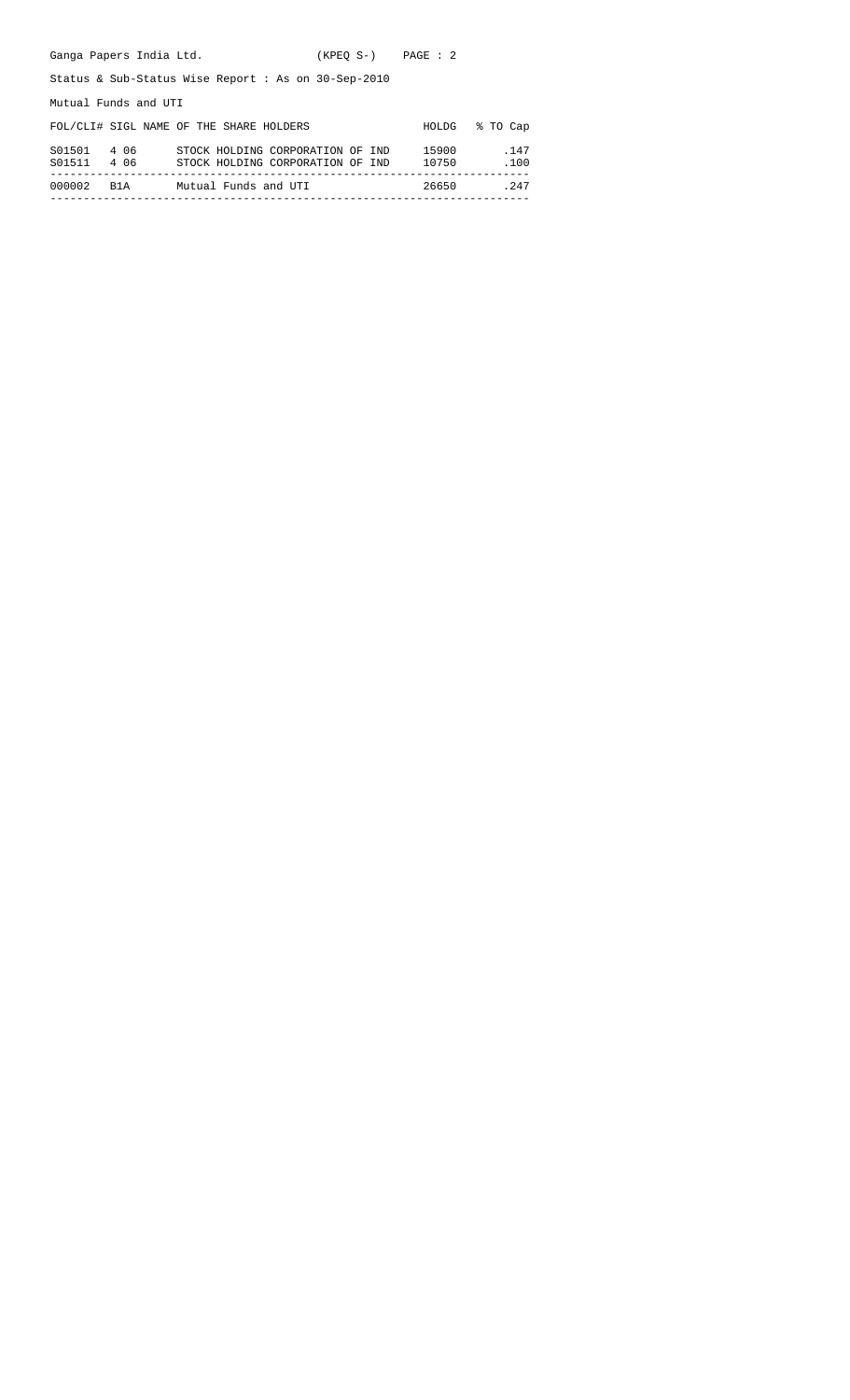| Ganga Papers India Ltd.           |                                                     | $(KPEO S-)$ $PAGE: 3$ |              |          |
|-----------------------------------|-----------------------------------------------------|-----------------------|--------------|----------|
|                                   | Status & Sub-Status Wise Report : As on 30-Sep-2010 |                       |              |          |
| Banks, Fin Inst(s), Ins $Comp(s)$ |                                                     |                       |              |          |
|                                   | FOL/CLI# SIGL NAME OF THE SHARE HOLDERS             |                       | <b>HOLDG</b> | % TO Cap |
| S00003<br>4 1 2                   | STRESSED ASSETS STABILISATION FUN                   |                       | 500000       | 4.634    |
|                                   |                                                     |                       |              |          |

000001 B2A Banks, Fin Inst(s),Ins Comp(s) 500000 4.634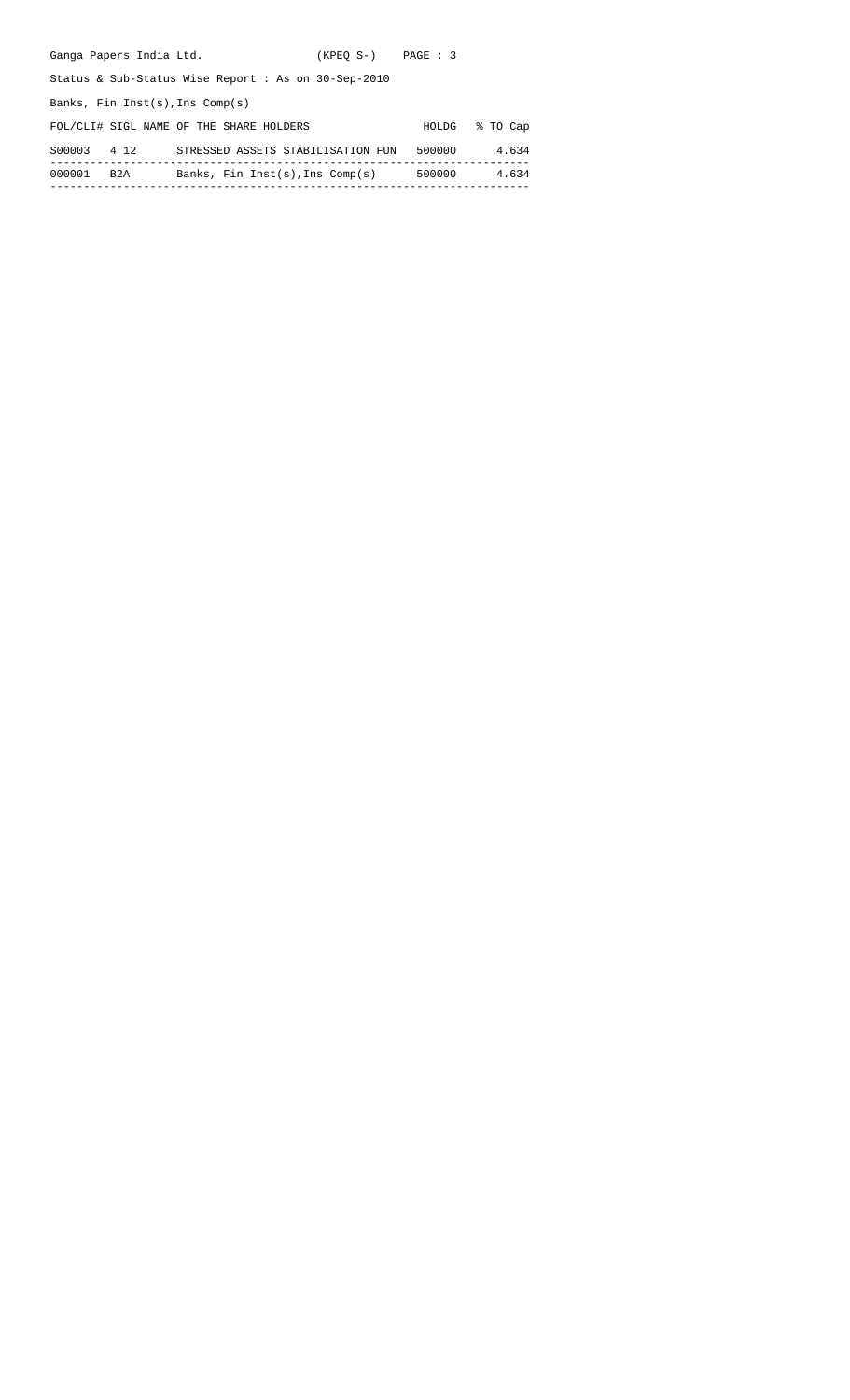|  | Ganga Papers India Ltd. |  |  | $(KPEO S-)$ |  | PAGE : 4 |  |  |
|--|-------------------------|--|--|-------------|--|----------|--|--|
|--|-------------------------|--|--|-------------|--|----------|--|--|

Status & Sub-Status Wise Report : As on 30-Sep-2010

Private Corporate Bodies

|        |       | FOL/CLI# SIGL NAME OF THE SHARE HOLDERS | HOLDG | % TO Cap |
|--------|-------|-----------------------------------------|-------|----------|
| S01503 | 4 0 9 | SIS SECURITIES MARKETING PVT LTD        | 11660 | .108     |
| I01503 | 4 0 9 | I L & F S                               | 5000  | .046     |
| S01507 | 4 0 9 | SIS SHARE & STOCK BROKERS PVT LTD       | 1350  | .013     |
| S01508 | 4 0 9 | SHRIRAM INDUS STOCKS LTD                | 340   | .003     |
| J01505 | 4 0 9 | JOINDRE CAPITAL SERVICES LTD            | 100   | .001     |
| 000005 | C1A   | Private Corporate Bodies                | 18450 | . 171    |
|        |       |                                         |       |          |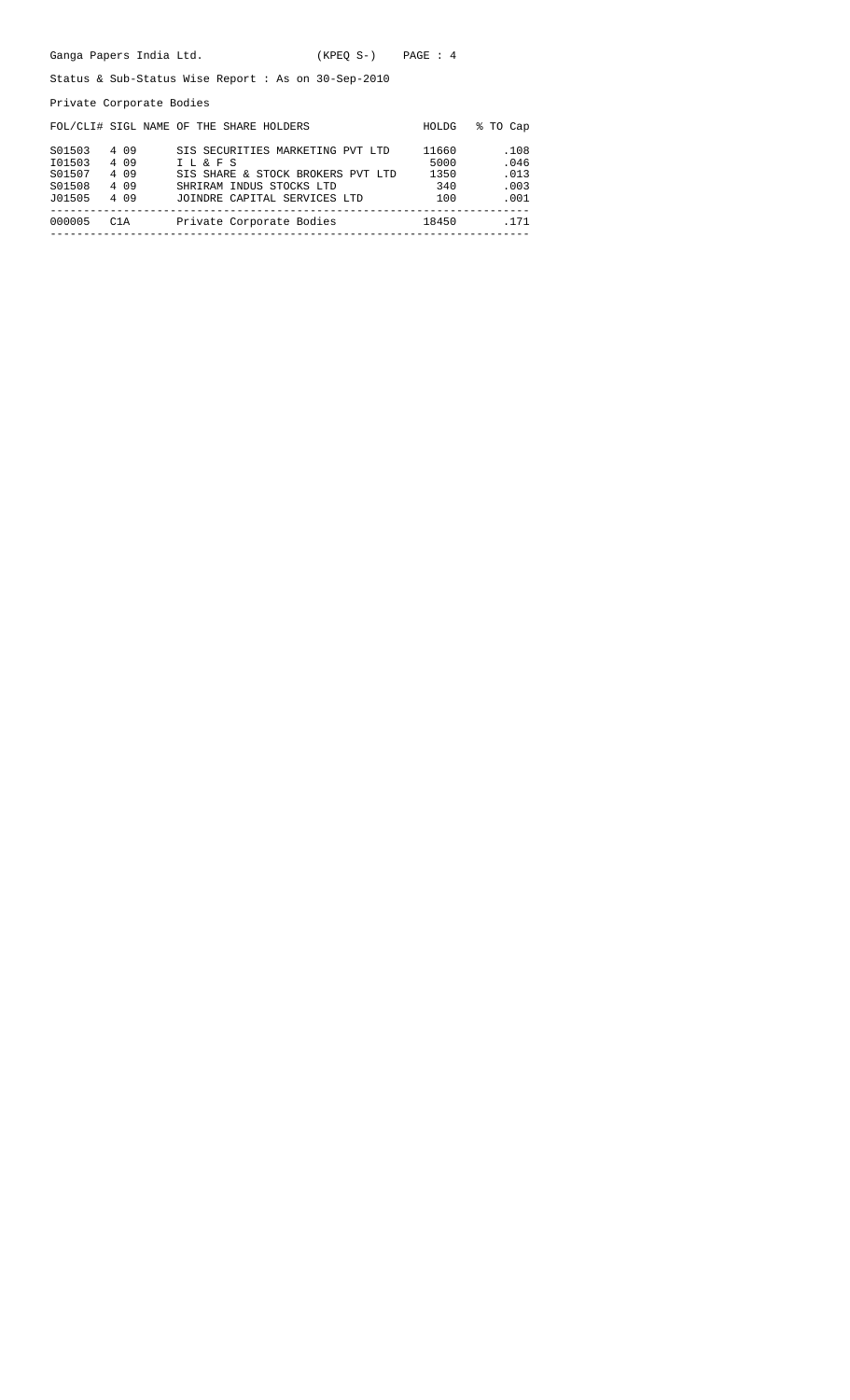| Ganga Papers India Ltd.                                | $(KPEO S-)$ PAGE : 5 |       |          |  |  |  |  |  |
|--------------------------------------------------------|----------------------|-------|----------|--|--|--|--|--|
| Status & Sub-Status Wise Report : As on $30$ -Sep-2010 |                      |       |          |  |  |  |  |  |
| Nri / OCB                                              |                      |       |          |  |  |  |  |  |
| FOL/CLI# SIGL NAME OF THE SHARE HOLDERS                |                      | HOLDG | % TO Cap |  |  |  |  |  |
| 2 0 1<br>A01151<br>ANIL U KUNCHUR                      |                      | 20    | .000     |  |  |  |  |  |
| C3A<br>Nri / OCB<br>000001                             |                      | 20    | .000     |  |  |  |  |  |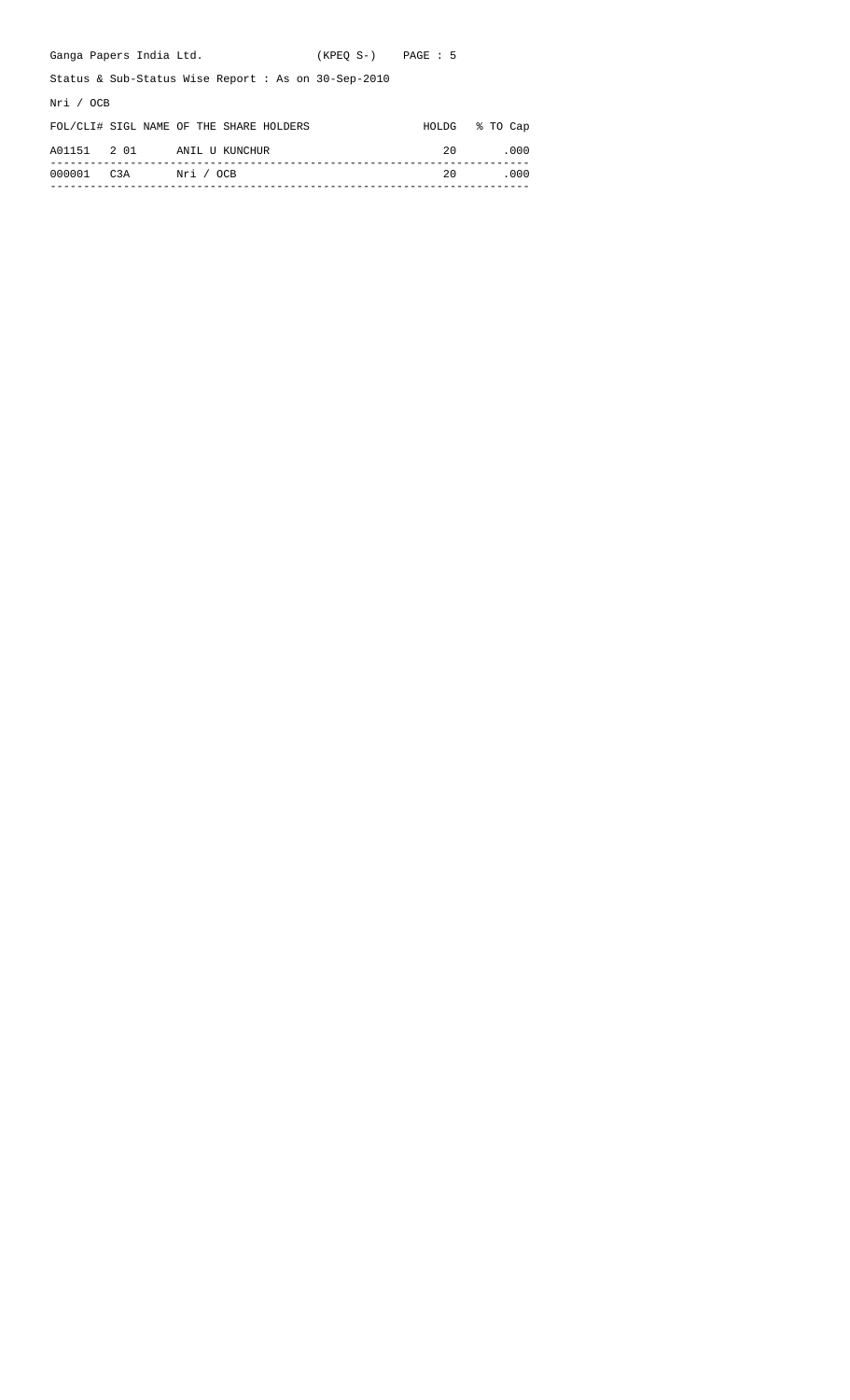|                                                                                        | Ganga Papers India Ltd.                                                                                                                                                                                                                                                                                                   | $(KPEO S-)$ PAGE : 6 |                                                                                                                                                                                  |
|----------------------------------------------------------------------------------------|---------------------------------------------------------------------------------------------------------------------------------------------------------------------------------------------------------------------------------------------------------------------------------------------------------------------------|----------------------|----------------------------------------------------------------------------------------------------------------------------------------------------------------------------------|
|                                                                                        | Status & Sub-Status Wise Report : As on $30$ -Sep-2010                                                                                                                                                                                                                                                                    |                      |                                                                                                                                                                                  |
|                                                                                        | List of Holders holding 01.000% & above                                                                                                                                                                                                                                                                                   |                      |                                                                                                                                                                                  |
|                                                                                        | FOL/CLI# NAME OF THE SHARE HOLDER                                                                                                                                                                                                                                                                                         | HOLDG                | % Cap Category                                                                                                                                                                   |
| 000005<br>000008<br>000006<br>000011<br>000010<br>000003<br>000004<br>000009<br>S00003 | ANJU KANORIA<br>SANJAY KANORIA<br>SADHNA KANORIA<br>SAKET KANORIA<br>GANGA PULP & PAPERS PVT LTD 4672500<br>RAS POLYTEX PVT LTD<br>SAB COMPUTING PVT LTD 300000 2.781 Indian Promoter<br>VARANASI JUTE BAG IND. PVT LTD 140000 1.298 Indian Promoter<br>STRESSED ASSETS STABILISATION FUN 500000 4.634 Banks, FI, Ins Cos | 4065000              | 340000 3.151 Indian Promoter<br>242500 2.248 Indian Promoter<br>150000 1.390 Indian Promoter<br>110683 1.026 Indian Promoter<br>43.308 Indian Promoter<br>37.678 Indian Promoter |
|                                                                                        | 000009 [ 01.000% ] & above holders 10520683 97.514                                                                                                                                                                                                                                                                        |                      |                                                                                                                                                                                  |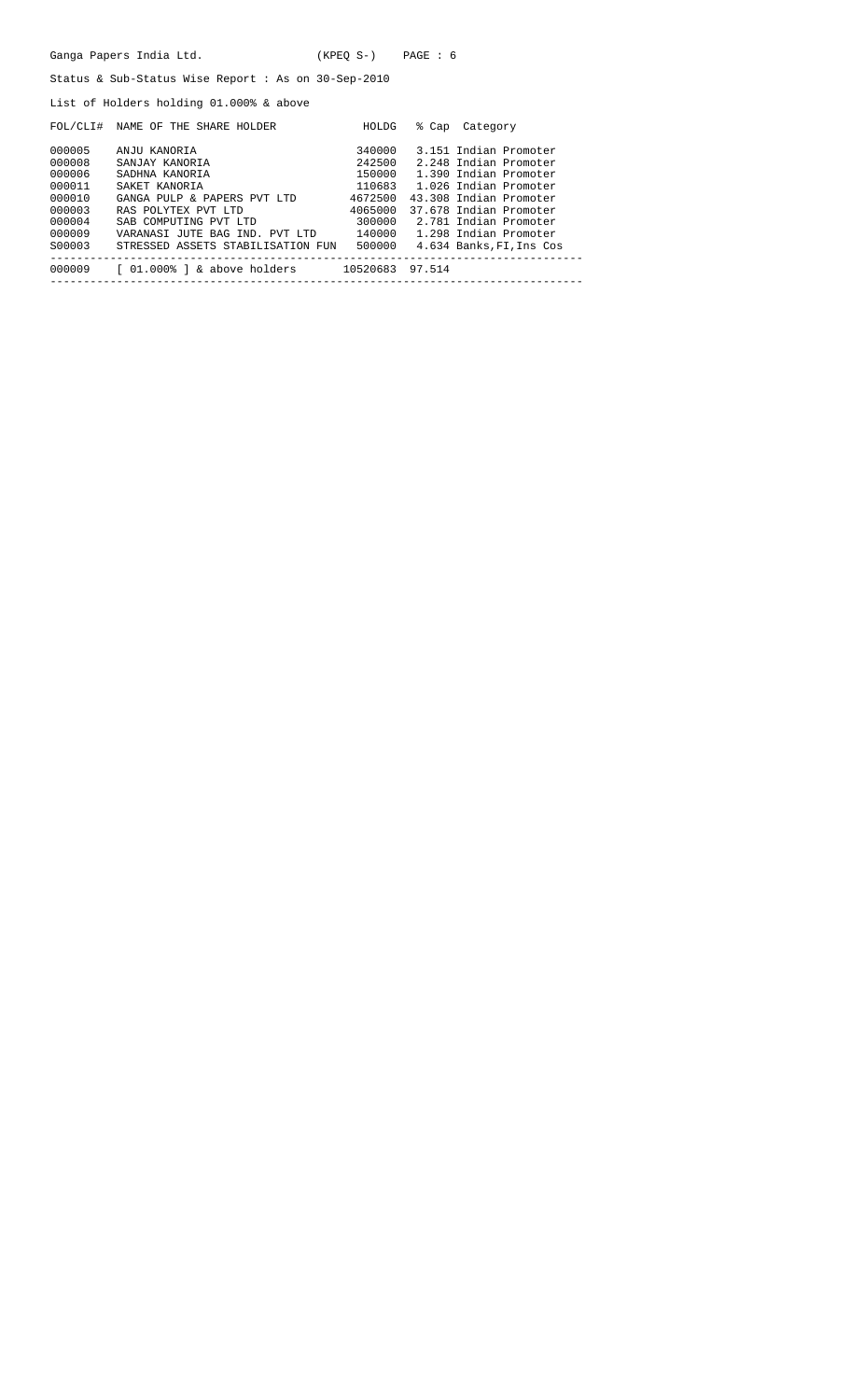|  | Ganga Papers India Ltd. |  |  | $(KPEQ S-)$ | PAGE: 7 |
|--|-------------------------|--|--|-------------|---------|
|--|-------------------------|--|--|-------------|---------|

Status & Sub-Status Wise Report : As on 30-Sep-2010

|                  |               | List of Top (100) Holders (General)     |            |              |
|------------------|---------------|-----------------------------------------|------------|--------------|
|                  |               | FOL/CLI# SIGL NAME OF THE SHARE HOLDERS | HOLDG      | % TO Cap     |
| 000010           | 4 0 5         | GANGA PULP & PAPERS PVT LTD             | 4672500    | 43.308       |
| 000003           | 4 0 5         | RAS POLYTEX PVT LTD                     | 4065000    | 37.678       |
| S00003           | 4 12          | STRESSED ASSETS STABILISATION FUN       | 500000     | 4.634        |
| 000005           | 1 04          | ANJU KANORIA                            | 340000     | 3.151        |
| 000004           | 4 0 5         | SAB COMPUTING PVT LTD                   | 300000     | 2.781        |
| 000008           | 1 04          | SANJAY KANORIA                          | 242500     | 2.248        |
| 000006           | 1 04          | SADHNA KANORIA                          | 150000     | 1.390        |
| 000009           | 4 0 5         | VARANASI JUTE BAG IND. PVT LTD          | 140000     | 1.298        |
| 000011           | 1 04          | SAKET KANORIA                           | 110683     | 1.026        |
| 000012           | 1 04          | PRITU CHAUDHARY                         | 99582      | .923         |
| 000007           | 1 04          | SANDEEP KANORIA                         | 90000      | .834         |
| S01501           | 4 06          | STOCK HOLDING CORPORATION OF IND        | 15900      | .147         |
| S01503           | 4 0 9         | SIS SECURITIES MARKETING PVT LTD        | 11660      | .108         |
| M01516           | 1 0 0         | MR S SUNDER                             | 11250      | .104         |
| S01511           | 4 0 6         | STOCK HOLDING CORPORATION OF IND        | 10750      | .100         |
| I01503           | 4 0 9         | I L & F S                               | 5000       | .046         |
| M01154           | 1 00          | MRS REKHADEVI SHRIGOPAL RATHI           | 3340       | .031         |
| N01508           | 1 00          | NAVZER LANGRANA                         | 1790       | .017         |
| D01039           | 1 0 0         | DHANRAJ RATHI                           | 1500       | .014         |
| S01507           | 4 0 9         | SIS SHARE & STOCK BROKERS PVT LTD       | 1350       | .013         |
| M01515           | 1 0 0         | MR S SUNDER                             | 1000       | .009         |
| S01171           | 1 0 0         | SHRIVIKA TRUST                          | 1000       | .009         |
| P01507           | 1 00          | PRAFULLA DATTATRAYA VEDAK               | 970        | .009         |
| U01033           | 1 0 0         | <b>UDAY KULKARNI</b>                    | 850        | .008         |
| M01511           | 1 00          | MAJOR K L BHATTI                        | 700        | .006         |
| A01502           | 1 00          | ANILA P PATEL                           | 530        | .005         |
| A01501           | 1 00          | AMRIT K PATEL                           | 450        | .004         |
| A01505           | 1 00          | ANJANI HARISH MOTIWALLA                 | 440        | .004         |
| G01502           | 1 0 0         | GIRDHARI SAGARMAL BIYANI                | 350        | .003         |
| M01505           | 1 00          | MHP CAPITAL SERVICES                    | 350        | .003         |
| S01505           | 1 0 0         | S D GADGIL                              | 340        | .003         |
| S01508           | 4 0 9         | SHRIRAM INDUS STOCKS LTD                | 340        | .003         |
| S01506           | 1 0 0         | SHAILESHKUMAR D JAIN                    | 270        | .003         |
| R01167           | 1 0 0         | RONAK SHAH                              | 200        | .002         |
| M01501           | 1 0 0         | MANJULA A PATEL                         | 190        | .002         |
| A01506           | 1 00          | ASHA NAIR                               | 160        | .001         |
| J01084           | 1 0 0         | JYOTI SHAH                              | 150        | .001         |
| M01051           | 1 0 0         | MAMTA SHAH                              | 150        | .001         |
| N01506           | 1 00          | NILKANTH KASHINATH NAGARKAR             | 150        | .001         |
| P01503           | 1 00          | PRASAD GAJANAN GODBOLE                  | 150        | .001         |
| P01506           | 1 00          | PARMANAND RAMCHAND                      | 150        | .001         |
| R01163           | 1 00          | ROHIL SHAH                              | 150        | .001         |
| R01165           | 1 0 0         | ROMIL SHAH                              | 150        | .001         |
| R01503           | 1 0 0         | RANA PEVEKAR                            | 150        | .001         |
| A01135           | 1 00          | ASHOKKUMAR BABULAL RATHOD               | 110        | .001         |
| G01501           | 1 00          | GRACE FERNANDEZ                         | 110        | .001         |
| I01001           | 1 00          | I W VIJAYKUMAR                          | 110        | .001         |
| N01004           | 1 00<br>1 0 0 | NALINI VIJAYKUMAR                       | 110<br>110 | .001         |
| R01002           | 1 0 0         | R KRISHNA                               | 110        | .001<br>.001 |
| S01145<br>A01004 | 1 0 0         | SHEELA KRISHNA                          | 100        | .001         |
|                  |               | ABDUL MAJID MEMON                       | 100        |              |
| A01138           | 1 00          | <b>ASHRAF MEMON</b>                     |            | .001         |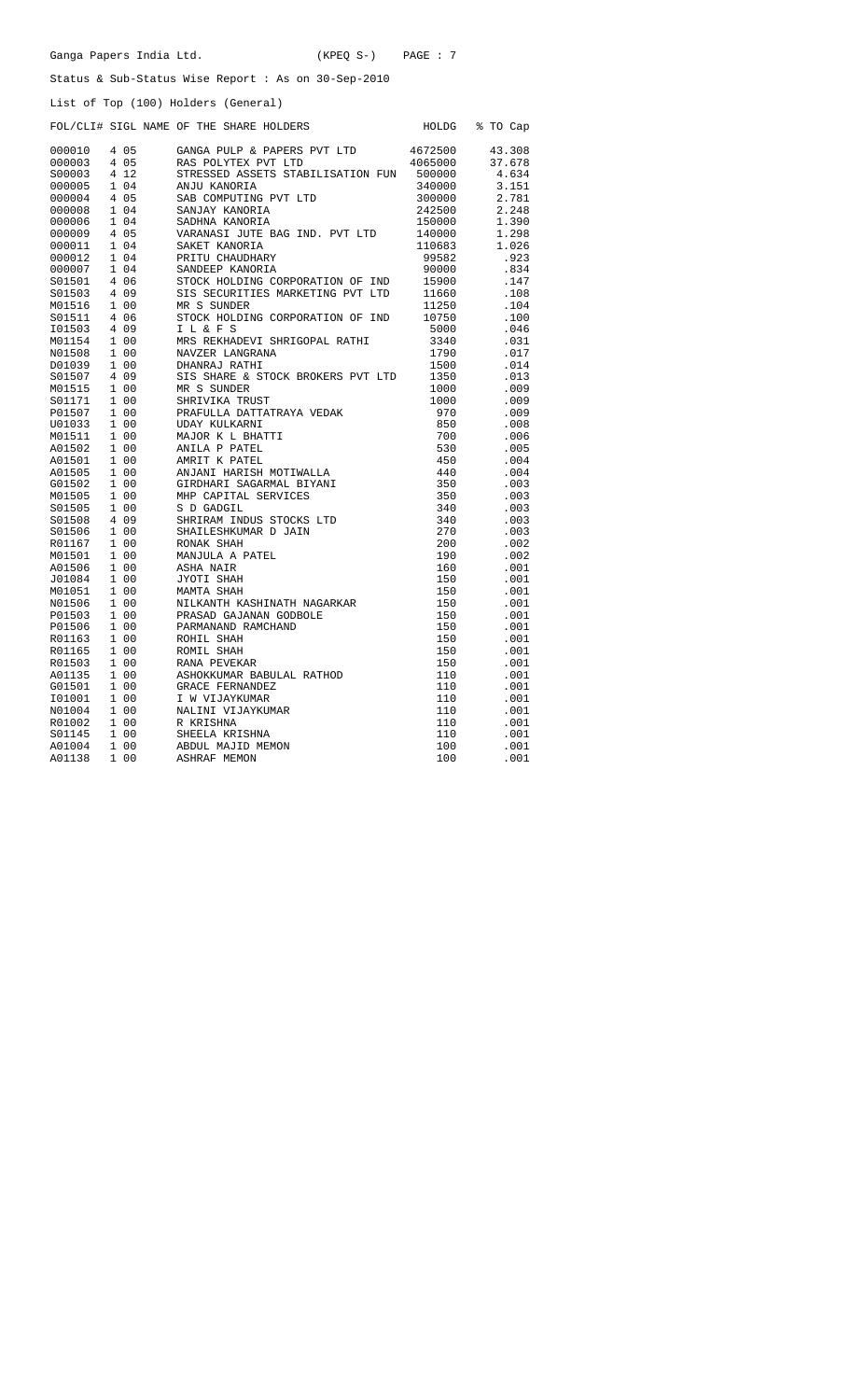|  | Ganga Papers India Ltd. |  | $(KPEO S-)$ | PAGE : 8 |  |
|--|-------------------------|--|-------------|----------|--|
|--|-------------------------|--|-------------|----------|--|

Status & Sub-Status Wise Report : As on 30-Sep-2010

List of Top (100) Holders (General)

|        |  | FOL/CLI# SIGL NAME OF THE SHARE HOLDERS                                                                                                                                                                                                                                       |     | HOLDG % TO Cap |
|--------|--|-------------------------------------------------------------------------------------------------------------------------------------------------------------------------------------------------------------------------------------------------------------------------------|-----|----------------|
|        |  | ANANT GOVIND BHAVE                                                                                                                                                                                                                                                            | 100 | .001           |
|        |  | JOINDRE CAPITAL SERVICES LTD                                                                                                                                                                                                                                                  | 100 | .001           |
|        |  | KAMLESH R KANDHARI                                                                                                                                                                                                                                                            | 100 | .001           |
|        |  | MRS ARTI MALJI                                                                                                                                                                                                                                                                | 100 | .001           |
|        |  | KAMLESH R KAI<br>MRS ARTI MAL<br>MANOJ C SHAH                                                                                                                                                                                                                                 | 100 | .001           |
|        |  |                                                                                                                                                                                                                                                                               | 100 | .001           |
|        |  |                                                                                                                                                                                                                                                                               | 100 | .001           |
|        |  | NILESH RAGHUNATH CHITRE                                                                                                                                                                                                                                                       | 100 | .001           |
|        |  |                                                                                                                                                                                                                                                                               | 100 | .001           |
|        |  | MANOU C SAAH<br>HITEN M SHAKERCHAND<br>NIMISH SHAKERCHAND<br>NILESH RAGHUNATH CI<br>N K SURESH<br>PRATIKSHA DANI                                                                                                                                                              | 100 | .001           |
|        |  | NAGIN PATEL<br>RUPA A SHAH<br>SALIM MEMON<br>SANTHA MANII<br>SANTHA RAL<br>SANTABEN RAL                                                                                                                                                                                       | 100 | .001           |
|        |  |                                                                                                                                                                                                                                                                               | 100 | .001           |
|        |  |                                                                                                                                                                                                                                                                               | 100 | .001           |
|        |  | SANTHA MANILAL                                                                                                                                                                                                                                                                | 100 | .001           |
|        |  | SMITABEN RAJENDRAKUMAR                                                                                                                                                                                                                                                        | 100 | .001           |
|        |  |                                                                                                                                                                                                                                                                               | 100 | .001           |
|        |  |                                                                                                                                                                                                                                                                               | 90  | .001           |
|        |  | PRADNYA VINAYAK SARKHOT                                                                                                                                                                                                                                                       | 80  | .001           |
|        |  |                                                                                                                                                                                                                                                                               | 80  | .001           |
|        |  | SUNITA VORA<br>MEENA G SHAH<br>PRADNYA VINAYAF<br>RAJAN AMRITLAL<br>HARISH R BOHRA                                                                                                                                                                                            | 70  | .001           |
|        |  |                                                                                                                                                                                                                                                                               | 60  | .001           |
|        |  |                                                                                                                                                                                                                                                                               | 60  | .001           |
|        |  |                                                                                                                                                                                                                                                                               | 60  | .001           |
|        |  |                                                                                                                                                                                                                                                                               | 60  | .001           |
|        |  | D SREENIVAS<br>D SREENIVAS<br>KETAN B MEHTA<br>MATHEW VARGHESE<br>SHUBHADRABEN PATEL                                                                                                                                                                                          | 60  | .001           |
|        |  |                                                                                                                                                                                                                                                                               | 50  | .000           |
|        |  |                                                                                                                                                                                                                                                                               | 50  | .000           |
|        |  |                                                                                                                                                                                                                                                                               | 50  | .000           |
|        |  |                                                                                                                                                                                                                                                                               | 50  | .000           |
|        |  |                                                                                                                                                                                                                                                                               | 50  | .000           |
|        |  |                                                                                                                                                                                                                                                                               | 50  | .000           |
|        |  |                                                                                                                                                                                                                                                                               | 50  | .000           |
|        |  |                                                                                                                                                                                                                                                                               | 50  | .000           |
|        |  |                                                                                                                                                                                                                                                                               | 50  | .000           |
|        |  |                                                                                                                                                                                                                                                                               | 50  | .000           |
|        |  |                                                                                                                                                                                                                                                                               | 50  | .000           |
|        |  |                                                                                                                                                                                                                                                                               | 50  | .000           |
|        |  | LEELA RAMPRATAP LAHOTI                                                                                                                                                                                                                                                        | 50  | .000           |
|        |  |                                                                                                                                                                                                                                                                               | 50  | .000           |
|        |  |                                                                                                                                                                                                                                                                               | 50  | .000           |
|        |  |                                                                                                                                                                                                                                                                               | 50  | .000           |
|        |  |                                                                                                                                                                                                                                                                               | 50  | .000           |
|        |  |                                                                                                                                                                                                                                                                               | 50  | .000           |
|        |  |                                                                                                                                                                                                                                                                               | 50  | .000           |
|        |  |                                                                                                                                                                                                                                                                               | 50  | .000           |
|        |  | SHUBHADRABEN PATEL<br>SHUBHADRABEN PATEL<br>ASHISH SHAH<br>BAGESHRI K PATEL<br>BHAVNA C SHAH<br>DINESH KUMAR<br>DINESH KUMAR<br>DINESH KUMAR<br>GETABAI G MANDHANA<br>GOVIND MUNDADA<br>KAMAL GETABAI G MANDHANA<br>GOVIND MUNDADA<br>KAMAL GARINIKANT<br>NIMISH SHANKERCHAND | 50  | .000           |
|        |  | NEETA RAJESH ATTAL                                                                                                                                                                                                                                                            | 50  | .000           |
|        |  |                                                                                                                                                                                                                                                                               | 50  | .000           |
|        |  |                                                                                                                                                                                                                                                                               |     |                |
| 000100 |  | 0 Top (100) Holders - (General) 10786375<br>---------------------------------                                                                                                                                                                                                 |     | 99.977         |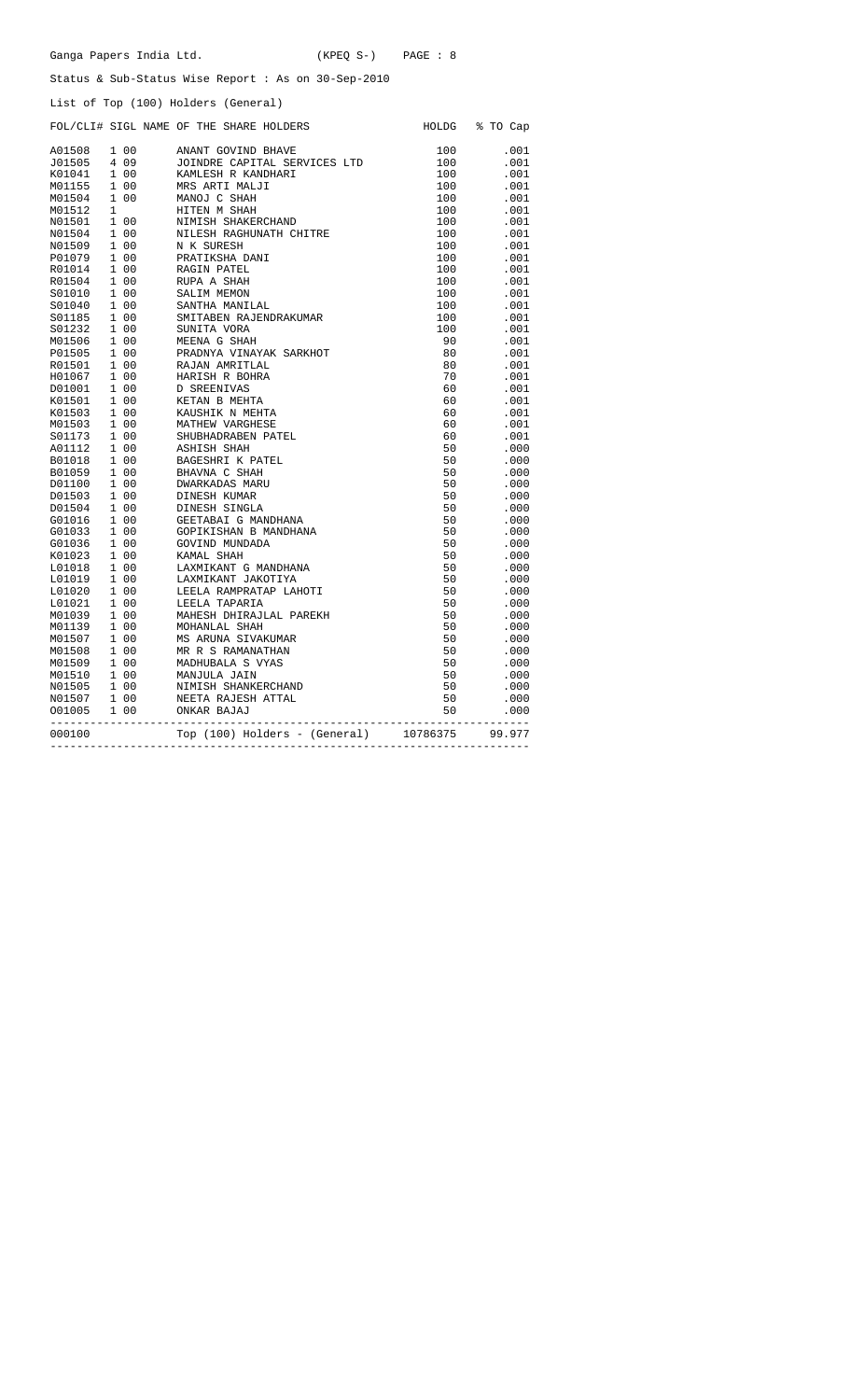|  | Status & Sub-Status Wise Report : As on 30-Sep-2010                                                                                                                                                                                          |                                           |                |
|--|----------------------------------------------------------------------------------------------------------------------------------------------------------------------------------------------------------------------------------------------|-------------------------------------------|----------------|
|  | List of Top (50) Holders (Individual)                                                                                                                                                                                                        |                                           |                |
|  | FOL/CLI# SIGL NAME OF THE SHARE HOLDERS                                                                                                                                                                                                      |                                           | HOLDG % TO Cap |
|  |                                                                                                                                                                                                                                              | 11250                                     | .104           |
|  |                                                                                                                                                                                                                                              | 3340<br>1790<br>1500                      | .031           |
|  |                                                                                                                                                                                                                                              |                                           | .017           |
|  |                                                                                                                                                                                                                                              |                                           | .014           |
|  |                                                                                                                                                                                                                                              | 1000                                      | .009           |
|  |                                                                                                                                                                                                                                              |                                           | .009           |
|  |                                                                                                                                                                                                                                              |                                           | .009           |
|  |                                                                                                                                                                                                                                              | 1000<br>970<br>850                        | .008           |
|  |                                                                                                                                                                                                                                              | 700                                       | .006           |
|  |                                                                                                                                                                                                                                              | 530                                       | .005           |
|  |                                                                                                                                                                                                                                              | 450                                       | .004           |
|  |                                                                                                                                                                                                                                              | 440                                       | .004           |
|  |                                                                                                                                                                                                                                              | 350<br>350                                | .003           |
|  |                                                                                                                                                                                                                                              |                                           | .003           |
|  |                                                                                                                                                                                                                                              | 340                                       | .003           |
|  |                                                                                                                                                                                                                                              | 270                                       | .003           |
|  |                                                                                                                                                                                                                                              | 200<br>190                                | .002           |
|  |                                                                                                                                                                                                                                              |                                           | .002           |
|  |                                                                                                                                                                                                                                              | $\frac{150}{160}$                         | .001           |
|  |                                                                                                                                                                                                                                              | 150                                       | .001           |
|  |                                                                                                                                                                                                                                              |                                           | .001           |
|  |                                                                                                                                                                                                                                              | 150<br>150<br>150                         | .001           |
|  |                                                                                                                                                                                                                                              |                                           | .001           |
|  |                                                                                                                                                                                                                                              | 150                                       | .001           |
|  |                                                                                                                                                                                                                                              | 150                                       | .001           |
|  |                                                                                                                                                                                                                                              | 150<br>150                                | .001           |
|  |                                                                                                                                                                                                                                              |                                           | .001           |
|  |                                                                                                                                                                                                                                              | 110                                       | .001           |
|  |                                                                                                                                                                                                                                              | 110                                       | .001           |
|  |                                                                                                                                                                                                                                              | $\begin{array}{c} 110 \\ 110 \end{array}$ | .001           |
|  |                                                                                                                                                                                                                                              |                                           | .001           |
|  |                                                                                                                                                                                                                                              | 110                                       | .001           |
|  |                                                                                                                                                                                                                                              | 110                                       | .001           |
|  |                                                                                                                                                                                                                                              | 100                                       | .001           |
|  |                                                                                                                                                                                                                                              | 100                                       | .001           |
|  |                                                                                                                                                                                                                                              | $\begin{array}{c} 100 \\ 100 \end{array}$ | .001           |
|  |                                                                                                                                                                                                                                              | 100                                       | .001           |
|  |                                                                                                                                                                                                                                              | 100                                       | .001<br>.001   |
|  |                                                                                                                                                                                                                                              |                                           | .001           |
|  |                                                                                                                                                                                                                                              | 100<br>100                                | .001           |
|  |                                                                                                                                                                                                                                              | 100                                       | .001           |
|  |                                                                                                                                                                                                                                              | 100                                       | .001           |
|  |                                                                                                                                                                                                                                              | 100                                       | .001           |
|  |                                                                                                                                                                                                                                              |                                           | .001           |
|  |                                                                                                                                                                                                                                              | 100<br>100                                | .001           |
|  |                                                                                                                                                                                                                                              | 100                                       | .001           |
|  |                                                                                                                                                                                                                                              | 100                                       | .001           |
|  |                                                                                                                                                                                                                                              | 100                                       | .001           |
|  |                                                                                                                                                                                                                                              | 100                                       | .001           |
|  |                                                                                                                                                                                                                                              | -----------------                         |                |
|  | FOL/CLI+ SIGL NAME OF THE SHARE MOLDERS<br>MOISIS 100 MR S SUNDER<br>MOISIS 100 MR S SUNDER<br>MOISIS 100 MR S SUNDER<br>NOISIS 100 MR S SUNDER<br>DOISIS 100 DEANFALT SHATHI<br>DOISIS 100 DEANFALT ATHER<br>SOLUTE 100 SERVILLA DATTATRAYA | 29240                                     | .271           |

Ganga Papers India Ltd. (KPEQ S-) PAGE : 9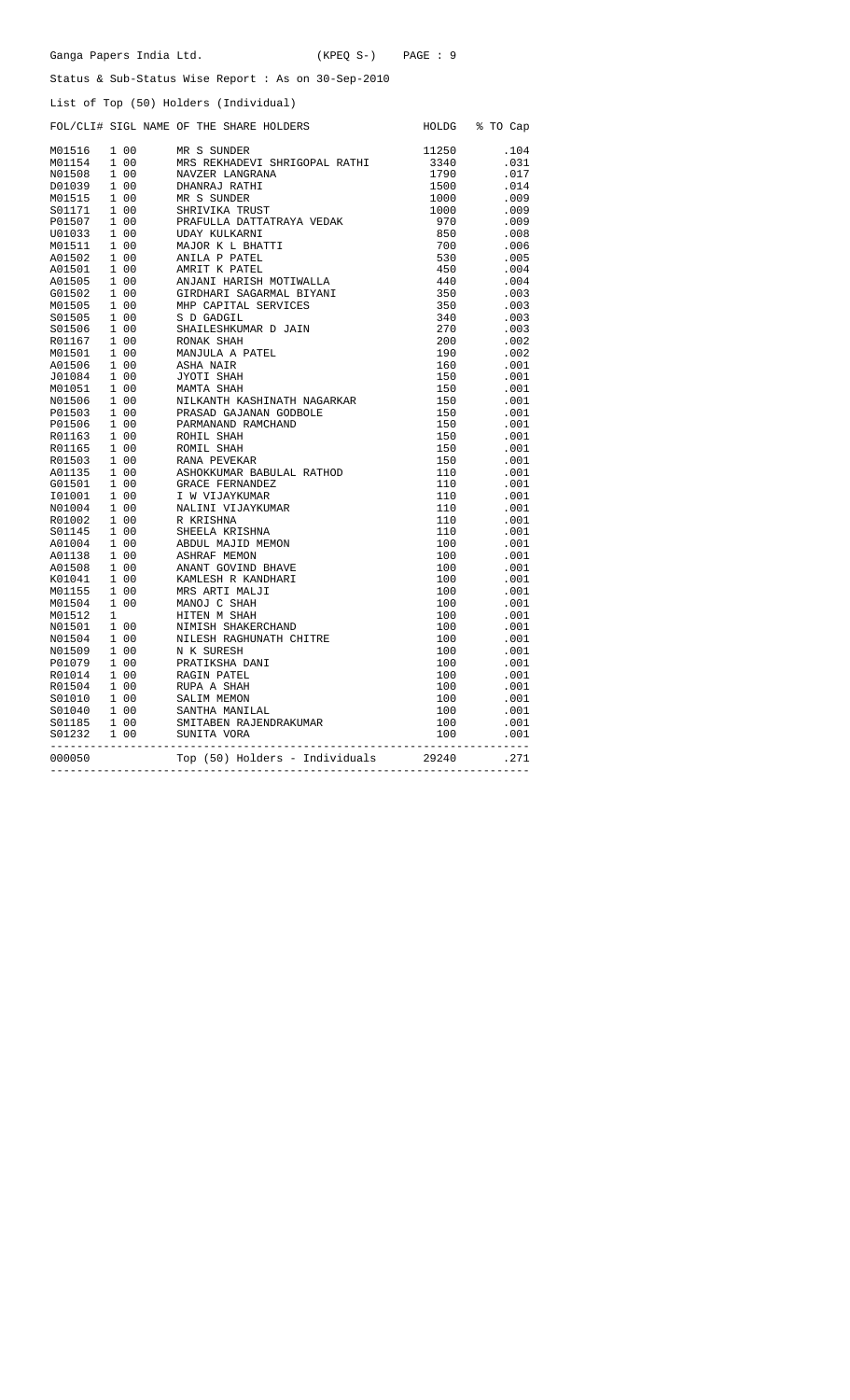|          | Ganga Papers India Ltd. |   |                                       | $(KPEO S-)$ PAGE : 1 |  |  |
|----------|-------------------------|---|---------------------------------------|----------------------|--|--|
|          |                         |   | Capital Structure: As on: 30-Sep-2010 |                      |  |  |
| -Type    | : Rec-Count :           |   | Holding :                             | (응)                  |  |  |
| $-CDSL$  |                         | 0 | 0                                     | .000                 |  |  |
| $-$ NSDL |                         | 0 | 0                                     | .000                 |  |  |
| $-$ PHY  | 205                     |   | 10788886                              | 100.000              |  |  |
| *Total   | 205                     |   | 10788886                              | 100.000              |  |  |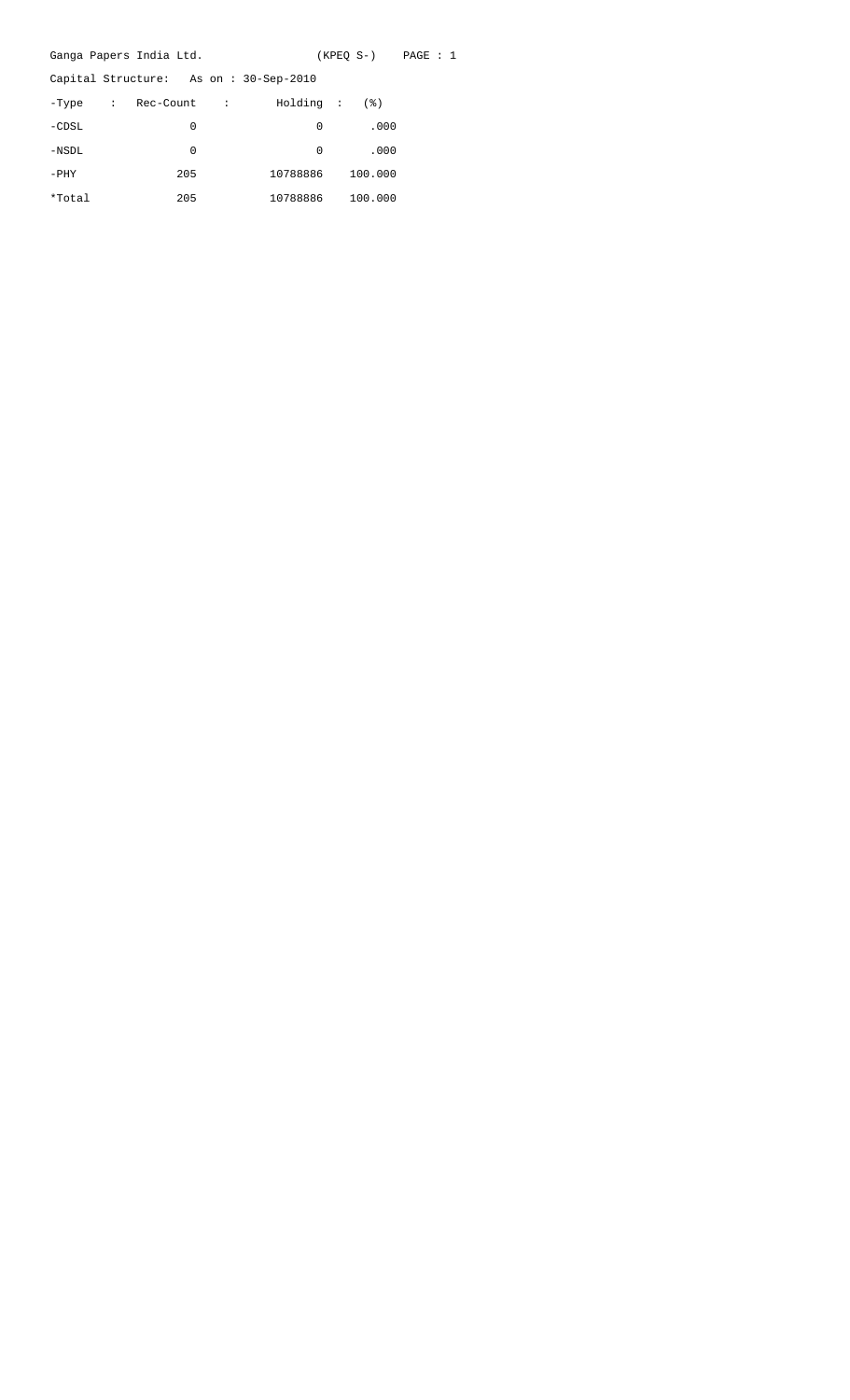|                  |           | Ganga Papers India Ltd. |                    |                     | $(KPEQ S-)$<br>PAGE : 1                                   |             |
|------------------|-----------|-------------------------|--------------------|---------------------|-----------------------------------------------------------|-------------|
|                  |           |                         |                    |                     | -DISTRIBUTION SCHEDULE ON SCRIP VALUE -As On :30-Sep-2010 |             |
| OF NOMINAL VALUE |           | SHARE (OR DEBENTURE)    | -NUM OF<br>HOLDERS | $(%)$ OF<br>HOLDERS | TOTAL<br>AMOUNT                                           | % OF<br>AMT |
| UPTO             | TO        | 5000                    | 179                | 87.32               | 110310.00                                                 | .10         |
| 5001             | TO        | 10000                   | 6                  | 2.93                | 50500.00                                                  | .05         |
| 10001            | TO        | 20000                   | 3                  | 1.46                | 46400.00                                                  | .04         |
| 20001            | TO        | 30000                   |                    | .00                 | .00                                                       | .00         |
| 30001            | TO        | 40000                   | 1                  | .49                 | 33400.00                                                  | .03         |
| 40001            | TO        | 50000                   | $\mathbf{1}$       | .49                 | 50000.00                                                  | .05         |
| 50001            | TO        | 100000                  |                    | .00                 | .00                                                       | .00         |
| 100001           | <b>TO</b> | ABOVE                   | 15                 | 7.32                | 107598250.00                                              | 99.73       |
|                  |           | $*$ * TOTAL * *         | 205                | 100.00              | 107888860.00                                              | 100.00      |